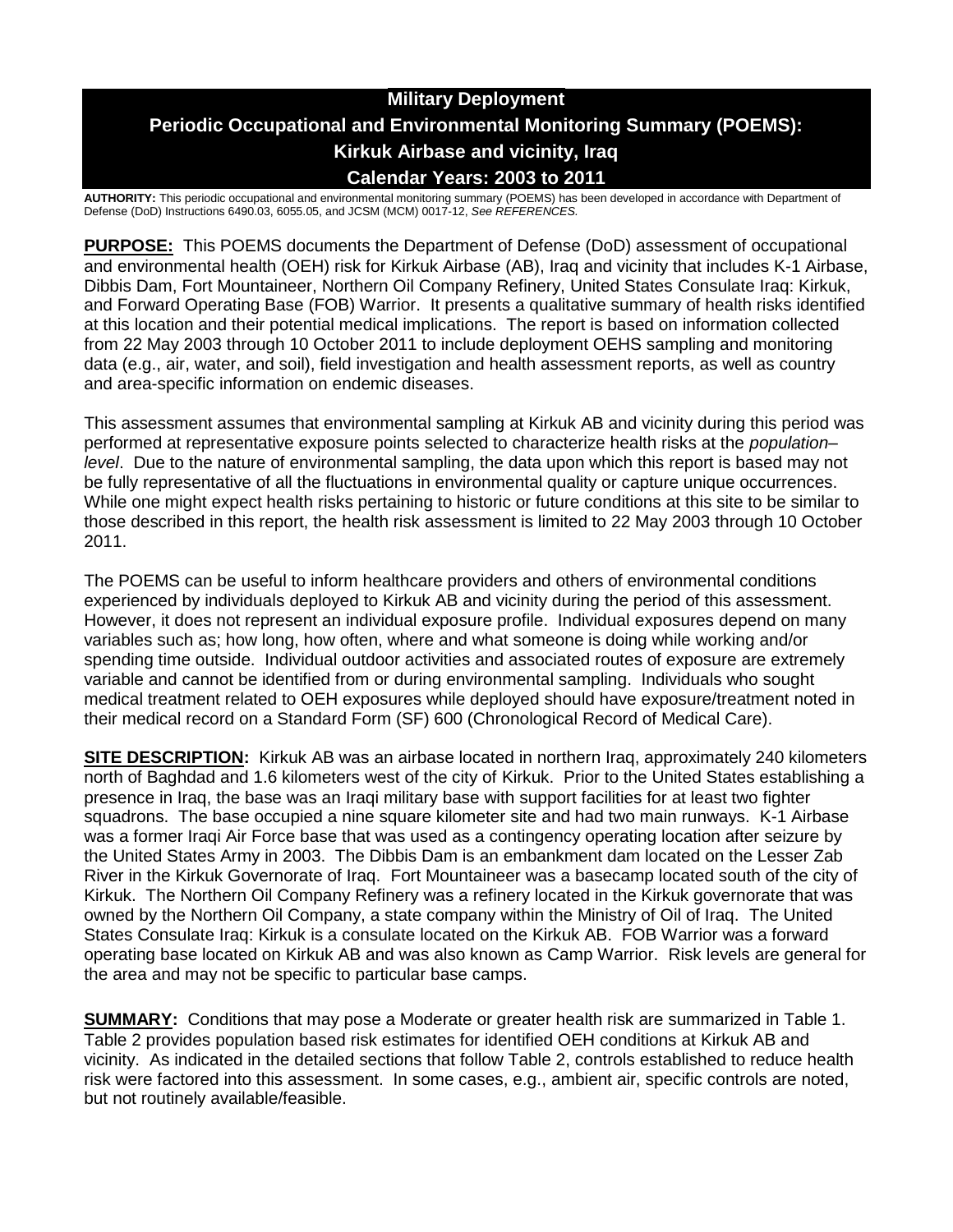#### **Table 1: Summary of Occupational and Environmental Conditions with MODERATE or Greater Health Risk**

#### *Short-term health risks & medical implications:*

The following hazards may be associated with potential acute health effects in some personnel during deployment at Kirkuk AB and vicinity that includes K-1 Airbase, Dibbis Dam, Fort Mountaineer, Northern Oil Company Refinery, United States Consulate Iraq: Kirkuk, and FOB Warrior:

Inhalable coarse particulate matter less than 10 micrometers in diameter  $(PM_{10})$ , food/waterborne diseases (e.g., bacterial diarrhea, hepatitis A, typhoid/paratyphoid fever, diarrhea-cholera, diarrhea-protozoal, brucellosis, hepatitis E); other endemic diseases (cutaneous leishmaniasis (acute), Crimean-Congo hemorrhagic fever, sandfly fever, typhus-miteborne, leptospirosis, schistosomiasis, Tuberculosis (TB), rabies, Q fever); and heat stress. For food/waterborne diseases (e.g., bacterial diarrhea, hepatitis A, typhoid/paratyphoid fever, diarrhea-cholera, diarrhea-protozoal, brucellosis, hepatitis E), if ingesting local food and water, the health effects can temporarily incapacitate personnel (diarrhea) or result in prolonged illness (hepatitis A, typhoid/paratyphoid fever, brucellosis, hepatitis E). Risks from food/waterborne diseases may have been reduced with preventive medicine controls and mitigation, which includes hepatitis A and typhoid fever vaccinations and only drinking from approved water sources in accordance with standing CENTCOM policy. For other vector-borne endemic diseases (cutaneous leishmaniasis (acute), Crimean-Congo hemorrhagic fever, sandfly fever, typhus-miteborne), these diseases may constitute a significant risk due to exposure to biting vectors; risk reduced to 'Low' by proper wear of the treated uniform, application of repellent to exposed skin, bed net use, and appropriate chemoprophylaxis, as well as minimizing areas of standing water and other vector-breeding areas. For water contact diseases (leptospirosis, schistosomiasis), activities involving extensive contact with surface water increase risk. For respiratory diseases (TB), personnel in close-quarter conditions could have been at risk for person-to-person spread. Animal contact diseases (rabies, Q fever), pose year-round risk. For heat stress, risk can be greater during months of April through October, and greater for susceptible persons including those older than 45, of low fitness level, unacclimatized, or with underlying medical conditions, and those under operational constraints (equipment, PPE, vehicles). Risks from heat stress may have been reduced with preventive medicine controls, work-rest cycles, proper hydration and nutrition, and mitigation.

Air quality: For inhalable coarse particulate matter less than 10 micrometers in diameter (PM<sub>10</sub>), the PM<sub>10</sub> overall short-term risk was 'Low to Moderate.' For inhalable fine particulate matter less than 2.5 micrometers in diameter ( $PM_{2.5}$ ), the PM<sub>2.5</sub> overall short-term risk was 'Low.' However, exposures to PM<sub>10</sub> and PM<sub>2.5</sub> may vary, as conditions may vary, and may result in mild to more serious short-term health effects (e.g., eye, nose or throat and lung irritation) in some personnel while at this site, particularly exposures to high levels of dust such as during high winds or dust storms. For PM<sub>10</sub> and PM<sub>2.5</sub>, certain subgroups of the deployed forces (e.g., those with pre-existing asthma/cardio-pulmonary conditions) are at greatest risk of developing notable health effects. For burn pits, although the short-term risk for  $PM_{10}$  and for  $PM_{2.5}$  was not evaluated due to no data available for  $PM_{10}$  and insufficient data available for  $PM_{2.5}$ , there were operating burn pits (or incinerators) utilized at or around Kirkuk AB and vicinity – see Section 10.7. For burn pits, exposures may vary, and exposure to high levels of  $PM_{10}$  and to  $PM_{2.5}$  in the smoke may also result in mild to more serious short-term health effects (e.g., eye, nose or throat and lung irritation) in some personnel and certain subgroups while at this site. Although most short-term health effects from exposure to particulate matter and burn pit smoke should have resolved post-deployment, providers should be prepared to consider the relationship between deployment exposures and current complaints. Some individuals may have sought treatment for acute respiratory irritation during their time at Kirkuk AB and vicinity. Personnel who reported with symptoms or required treatment while at this site should have exposure and treatment noted in medical record (e.g., electronic medical record and/or on a Standard Form (SF) 600 (*Chronological Record of Medical Care*).

#### *Long-term health risks & medical implications:*

The following hazards may be associated with potential chronic health effects in some personnel during deployment at Kirkuk AB and vicinity that includes K-1 Airbase, Dibbis Dam, Fort Mountaineer, Northern Oil Company Refinery, United States Consulate Iraq: Kirkuk, and FOB Warrior:

Air quality: For inhalable fine particulate matter less than 2.5 micrometers in diameter (PM2.5), the overall long-term risk was 'Low.' Inhalable coarse particulate matter less than 10 micrometers in diameter (PM<sub>10</sub>) was not evaluated for long-term risk due to no available health guidelines. However, the area was a dusty desert environment, and conditions may have varied. In addition, for burn pits, although the long-term risk for PM<sub>10</sub> and for PM<sub>2.5</sub> was not evaluated due to no available data for PM<sub>10</sub> and insufficient data available for PM<sub>2.5</sub>, there were operating burn pits (or incinerators) utilized at or around Kirkuk AB and vicinity, and conditions may have varied – see Section 10.7. For inhalational exposure to high levels of dust,  $PM_{10}$  and PM2.5, such as during high winds or dust storms, and for exposure to burn pit smoke, it is considered possible that some otherwise healthy personnel who were exposed for a long-term period to dust and particulate matter could develop certain health conditions (e.g., reduced lung function, cardiopulmonary disease). Personnel with a history of asthma or cardiopulmonary disease could potentially be more likely to develop such chronic health conditions. While the dust and particulate matter exposures and exposures to burn pits are acknowledged, at this time there were no specific recommended, post-deployment medical surveillance evaluations or treatments. Providers should still consider overall individual health status (e.g., any underlying conditions/susceptibilities) and any potential unique individual exposures (such as burn pits/barrels, incinerators, occupational or specific personal dosimeter data) when assessing individual concerns. Certain individuals may need to be followed/evaluated for specific occupational exposures/injuries (e.g., annual audiograms

> Page 2 of 24 Reviewed by CENTCOM (06 January 2015) Final Approval Date (13 April 2018)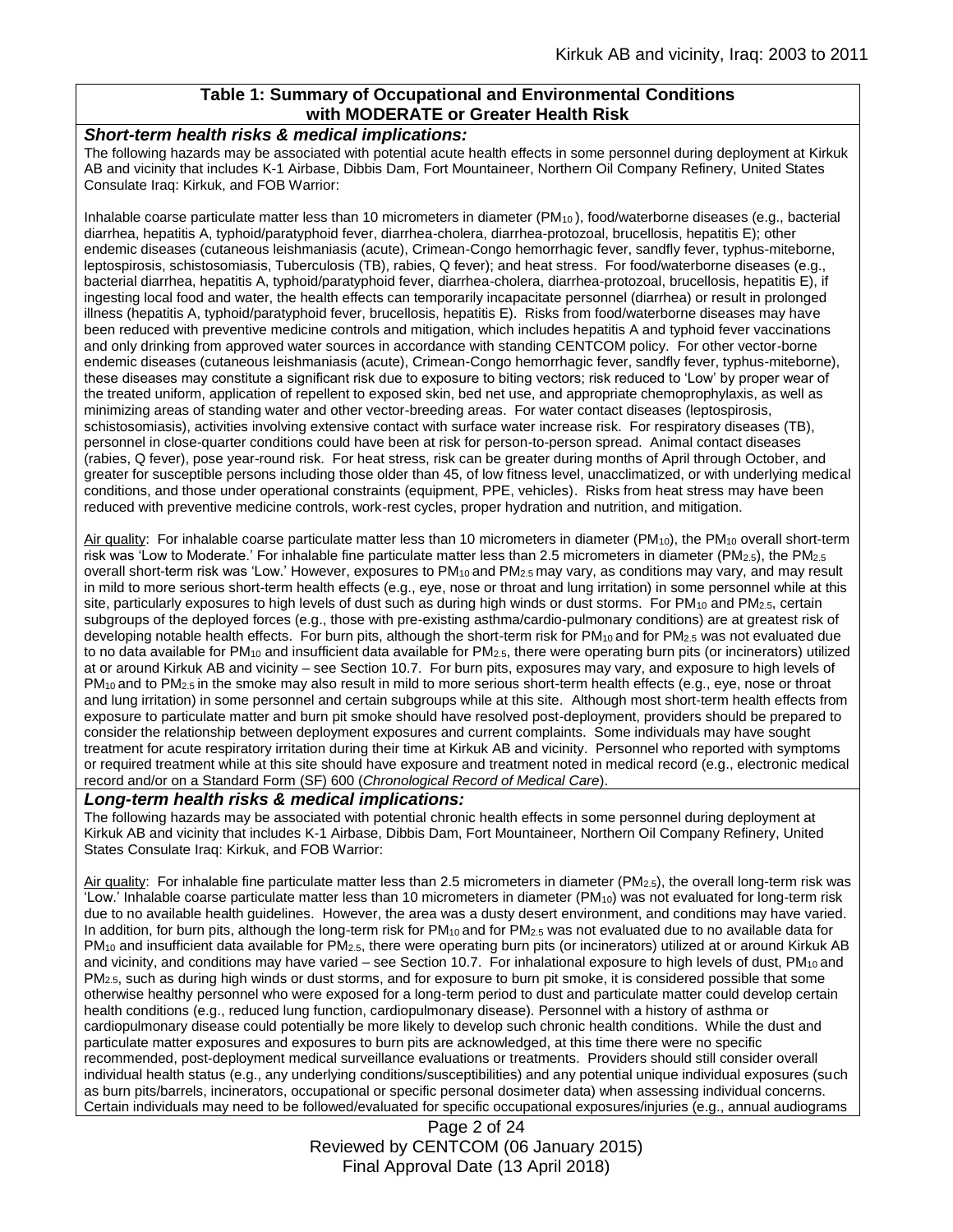as part of the medical surveillance for those enrolled in the Hearing Conservation Program; and personnel covered by Respiratory Protection Program and/or Hazardous Waste/Emergency Responders Medical Surveillance).

**Table 2. Population-Based Health Risk Estimates –** Kirkuk AB and vicinity that includes K-1 Airbase, Dibbis Dam, Fort Mountaineer, Northern Oil Company Refinery, United States Consulate Iraq: Kirkuk, and FOB Warrior **1, 2**

| Source of<br><b>Identified Health</b><br>Risk <sup>3</sup>                                | Unmitigated Health Risk Estimate <sup>4</sup>                                                                                                                                                                                                                                                                                                                                                                                                                                                                     | <b>Control Measures</b><br><b>Implemented</b>                                                                                                                                                                       | <b>Residual Health Risk Estimate<sup>4</sup></b>                                                                                                                                                                                                                                                                                                                                                                                                                                                                  |
|-------------------------------------------------------------------------------------------|-------------------------------------------------------------------------------------------------------------------------------------------------------------------------------------------------------------------------------------------------------------------------------------------------------------------------------------------------------------------------------------------------------------------------------------------------------------------------------------------------------------------|---------------------------------------------------------------------------------------------------------------------------------------------------------------------------------------------------------------------|-------------------------------------------------------------------------------------------------------------------------------------------------------------------------------------------------------------------------------------------------------------------------------------------------------------------------------------------------------------------------------------------------------------------------------------------------------------------------------------------------------------------|
| <b>AIR</b>                                                                                |                                                                                                                                                                                                                                                                                                                                                                                                                                                                                                                   |                                                                                                                                                                                                                     |                                                                                                                                                                                                                                                                                                                                                                                                                                                                                                                   |
| Particulate<br>matter less than<br>10 micrometers<br>in diameter<br>$(PM_{10})$           | Short-term: Low to Moderate, Daily<br>levels vary, acute health effects (e.g.,<br>upper respiratory tract irritation) more<br>pronounced during peak days. More<br>serious effects are possible in<br>susceptible persons (e.g., those with<br>asthma/existing respiratory diseases).                                                                                                                                                                                                                             | Limiting strenuous<br>physical activities when air<br>quality is especially poor;<br>and actions such as<br>closing tent flaps,<br>windows, and doors.                                                              | Short-term: Low to Moderate, Daily<br>levels vary, acute health effects (e.g.,<br>upper respiratory tract irritation) more<br>pronounced during peak days. More<br>serious effects are possible in<br>susceptible persons (e.g., those with<br>asthma/existing respiratory diseases).                                                                                                                                                                                                                             |
|                                                                                           | Long-term: No health guidelines                                                                                                                                                                                                                                                                                                                                                                                                                                                                                   |                                                                                                                                                                                                                     | Long-term: No health guidelines                                                                                                                                                                                                                                                                                                                                                                                                                                                                                   |
| Particulate<br>matter less than<br>2.5 micrometers<br>in diameter<br>(PM <sub>2.5</sub> ) | Short-term: Low, A majority of the time<br>mild acute (short term) health effects<br>are anticipated; certain peak levels<br>may produce mild eye, nose, or throat<br>irritation in some personnel and pre-<br>existing health conditions (e.g.,<br>asthma, or cardiopulmonary diseases)<br>may be exacerbated.<br>Long-term: Low. A small percentage of<br>personnel may be at increased risk for<br>developing chronic conditions.<br>Particularly those more susceptible to<br>acute effects (e.g., those with | Limiting strenuous<br>physical activities when air<br>quality is especially poor;<br>and actions such as<br>closing tent flaps,<br>windows, and doors.                                                              | Short-term: Low, A majority of the time<br>mild acute (short term) health effects<br>are anticipated; certain peak levels<br>may produce mild eye, nose, or throat<br>irritation in some personnel and pre-<br>existing health conditions (e.g.,<br>asthma, or cardiopulmonary diseases)<br>may be exacerbated.<br>Long-term: Low. A small percentage of<br>personnel may be at increased risk for<br>developing chronic conditions.<br>Particularly those more susceptible to<br>acute effects (e.g., those with |
| <b>ENDEMIC</b>                                                                            | asthma/existing respiratory diseases).                                                                                                                                                                                                                                                                                                                                                                                                                                                                            |                                                                                                                                                                                                                     | asthma/existing respiratory diseases).                                                                                                                                                                                                                                                                                                                                                                                                                                                                            |
| <b>DISEASE</b>                                                                            |                                                                                                                                                                                                                                                                                                                                                                                                                                                                                                                   |                                                                                                                                                                                                                     |                                                                                                                                                                                                                                                                                                                                                                                                                                                                                                                   |
| Food<br>borne/Waterborne<br>(e.g., diarrhea-<br>bacteriological)                          | Short-term: Variable, (bacterial<br>diarrhea, hepatitis A, typhoid fever) to<br>Moderate (diarrhea-cholera, diarrhea-<br>protozoal, brucellosis and hepatitis E).<br>If local food/water were consumed, the<br>health effects can temporarily<br>incapacitate personnel (diarrhea) or<br>result in prolonged illness (Hepatitis A,<br>Typhoid fever, Brucellosis, Hepatitis<br>E).                                                                                                                                | Preventive measures<br>include Hepatitis A and<br>Typhoid fever vaccination<br>and consumption of food<br>and water only from<br>approved sources.                                                                  | Short-term: Low to none                                                                                                                                                                                                                                                                                                                                                                                                                                                                                           |
|                                                                                           | Long-term: none identified                                                                                                                                                                                                                                                                                                                                                                                                                                                                                        |                                                                                                                                                                                                                     | Long-term: No data available                                                                                                                                                                                                                                                                                                                                                                                                                                                                                      |
| Arthropod Vector<br>Borne                                                                 | Short-term: Variable, Moderate for<br>leishmaniasis-cutaneous, Crimean-<br>Congo hemorrhagic fever, sandfly<br>fever and typhus-miteborne; Low for<br>West Nile fever, and Plague.                                                                                                                                                                                                                                                                                                                                | Preventive measures<br>include proper wear of<br>treated uniform,<br>application of repellent to<br>exposed skin, and bed net<br>use, minimizing areas of<br>standing water and<br>appropriate<br>chemoprophylaxis. | Short-term: Low                                                                                                                                                                                                                                                                                                                                                                                                                                                                                                   |
|                                                                                           | Long-term: Low (Leishmaniasis-<br>visceral infection)                                                                                                                                                                                                                                                                                                                                                                                                                                                             |                                                                                                                                                                                                                     | Long-term: No data available                                                                                                                                                                                                                                                                                                                                                                                                                                                                                      |
| Water-Contact<br>(e.g., wading,<br>swimming)                                              | Short-term: Moderate for leptospirosis<br>and schistosomiasis.                                                                                                                                                                                                                                                                                                                                                                                                                                                    |                                                                                                                                                                                                                     | Short-term: Moderate for leptospirosis<br>and schistosomiasis.                                                                                                                                                                                                                                                                                                                                                                                                                                                    |
|                                                                                           | Long-term: No data available                                                                                                                                                                                                                                                                                                                                                                                                                                                                                      |                                                                                                                                                                                                                     | Long-term: No data available                                                                                                                                                                                                                                                                                                                                                                                                                                                                                      |
| Respiratory                                                                               | Short-term: Variable; Moderate for                                                                                                                                                                                                                                                                                                                                                                                                                                                                                | Providing adequate living                                                                                                                                                                                           | Short-term: Low                                                                                                                                                                                                                                                                                                                                                                                                                                                                                                   |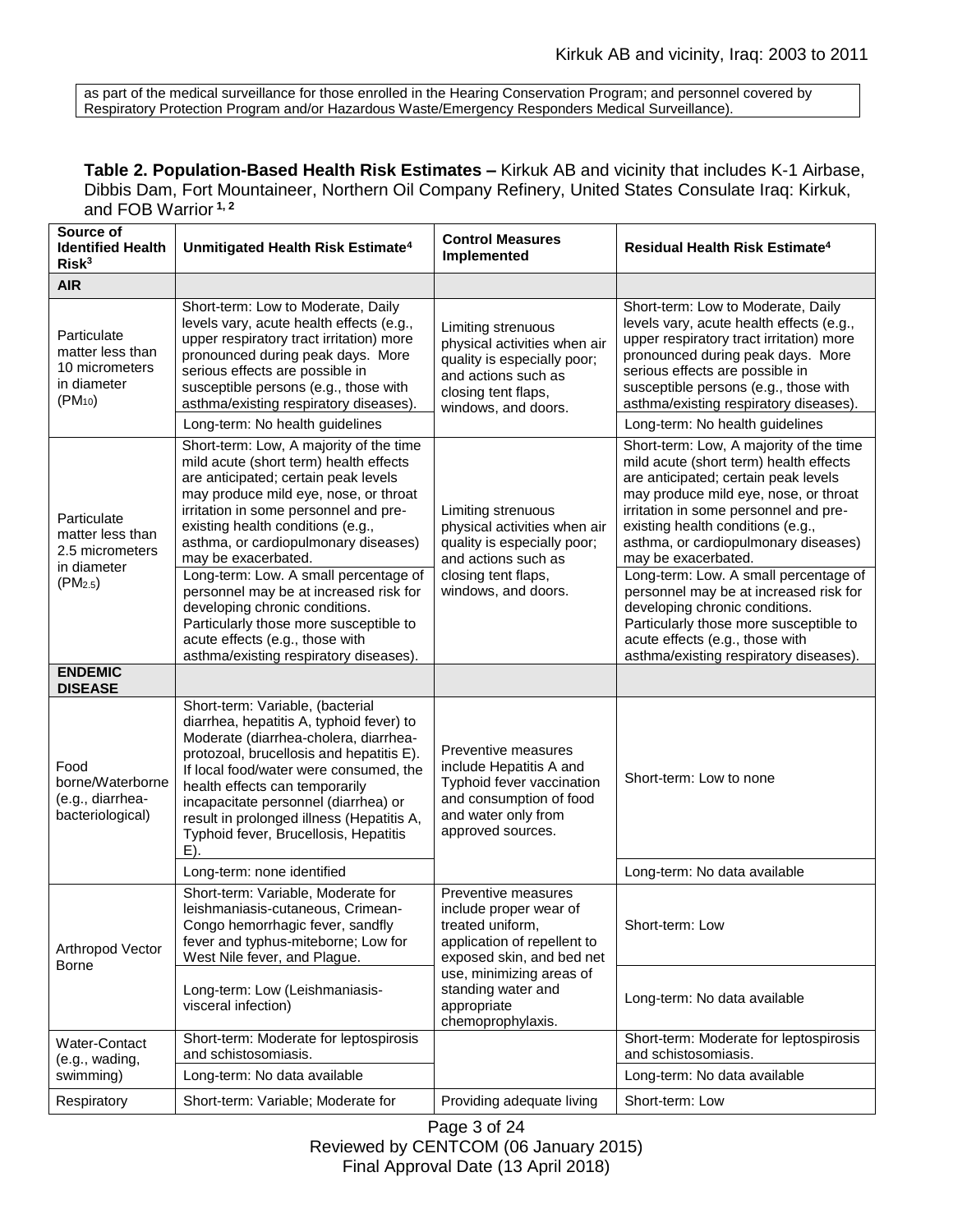| Source of<br><b>Identified Health</b><br>Risk <sup>3</sup> | Unmitigated Health Risk Estimate <sup>4</sup>                                                                                                                                                                                                     | <b>Control Measures</b><br>Implemented                                                                                                                                                                                                                                                                                                                                                    | Residual Health Risk Estimate <sup>4</sup>                                                                                                                                                                                                       |
|------------------------------------------------------------|---------------------------------------------------------------------------------------------------------------------------------------------------------------------------------------------------------------------------------------------------|-------------------------------------------------------------------------------------------------------------------------------------------------------------------------------------------------------------------------------------------------------------------------------------------------------------------------------------------------------------------------------------------|--------------------------------------------------------------------------------------------------------------------------------------------------------------------------------------------------------------------------------------------------|
|                                                            | tuberculosis (TB) to Low for<br>meningococcal meningitis.                                                                                                                                                                                         | and work space; medical<br>screening; vaccination                                                                                                                                                                                                                                                                                                                                         |                                                                                                                                                                                                                                                  |
|                                                            | Long-term: No data available                                                                                                                                                                                                                      |                                                                                                                                                                                                                                                                                                                                                                                           | Long-term: No data available                                                                                                                                                                                                                     |
| <b>Animal Contact</b>                                      | Short-term: Variable; Moderate for<br>rabies and Q-fever, and Low for<br>Anthrax and H5N1 avian influenza.                                                                                                                                        | Prohibiting contact with,<br>adoption, or feeding of<br>feral animals IAW U.S.<br><b>Central Command</b><br>(CENTCOM) General<br>Order (GO) 1C. Risks are<br>further reduced in the<br>event of assessed contact<br>by prompt post-exposure<br>rabies prophylaxis IAW<br>The Center for Disease<br>Control's (CDC) Advisory<br>Committee on<br><b>Immunization Practices</b><br>guidance. | Short-term: No data available                                                                                                                                                                                                                    |
|                                                            | Long-term: Low (Rabies)                                                                                                                                                                                                                           |                                                                                                                                                                                                                                                                                                                                                                                           | Long-term: No data available                                                                                                                                                                                                                     |
| <b>VENOMOUS</b><br><b>ANIMAL/</b><br><b>INSECTS</b>        |                                                                                                                                                                                                                                                   |                                                                                                                                                                                                                                                                                                                                                                                           |                                                                                                                                                                                                                                                  |
| Snakes,<br>scorpions, and<br>spiders                       | Short-term: Low; If encountered,<br>effects of venom vary with species<br>from mild localized swelling (e.g.<br>Scorpio maurus) to potentially lethal<br>effects (e.g. Echis carinatus<br>sochureki).                                             | Risk reduced by avoiding<br>contact, proper wear of<br>uniform (especially<br>footwear), and proper and<br>timely treatment.                                                                                                                                                                                                                                                              | Short-term: Low; If encountered,<br>effects of venom vary with species<br>from mild localized swelling (e.g.<br>Scorpio maurus) to potentially lethal<br>effects (e.g. Echis carinatus<br>sochureki).                                            |
|                                                            | Long-term: No data available                                                                                                                                                                                                                      |                                                                                                                                                                                                                                                                                                                                                                                           | Long-term: No data available                                                                                                                                                                                                                     |
| <b>HEAT/COLD</b><br><b>STRESS</b>                          |                                                                                                                                                                                                                                                   |                                                                                                                                                                                                                                                                                                                                                                                           |                                                                                                                                                                                                                                                  |
| Heat                                                       | Short-term: Low to Extremely High;<br>Risk of heat injury is Extremely High<br>for May - October, Moderate for April,<br>and Low for all other months.                                                                                            | Work-rest cycles, proper<br>hydration and nutrition,<br>and Wet Bulb Globe<br>Temperature (WBGT)<br>monitoring.                                                                                                                                                                                                                                                                           | Short-term: Low; Risk of heat injury in<br>unacclimatized or susceptible<br>personnel is Extremely High for May -<br>October, Moderate for April, and Low<br>for all other months.                                                               |
|                                                            | Long-term: Low, The long-term risk<br>was Low. However, the risk may be<br>greater to certain susceptible persons-<br>those older (i.e., greater than 45<br>years), in lesser physical shape, or<br>with underlying medical/health<br>conditions. |                                                                                                                                                                                                                                                                                                                                                                                           | Long-term: Low, The long-term risk is<br>Low. However, the risk may be<br>greater to certain susceptible persons-<br>those older (i.e., greater than 45<br>years), in lesser physical shape, or<br>with underlying medical/health<br>conditions. |
| Cold                                                       | Short-term: Low risk of cold<br>stress/injury.                                                                                                                                                                                                    | Risks from cold stress<br>reduced with protective<br>measures such as use of<br>the buddy system, limiting<br>exposure during cold<br>weather, proper hydration<br>and nutrition, and proper<br>wear of issued protective<br>clothing.                                                                                                                                                    | Short-term: Low risk of cold<br>stress/injury.                                                                                                                                                                                                   |
|                                                            | Long-term: Low; Long-term health<br>implications from cold injuries are rare<br>but can occur, especially from more<br>serious injuries such as frost bite.                                                                                       |                                                                                                                                                                                                                                                                                                                                                                                           | Long-term: Low; Long-term health<br>implications from cold injuries are rare<br>but can occur, especially from more<br>serious injuries such as frost bite.                                                                                      |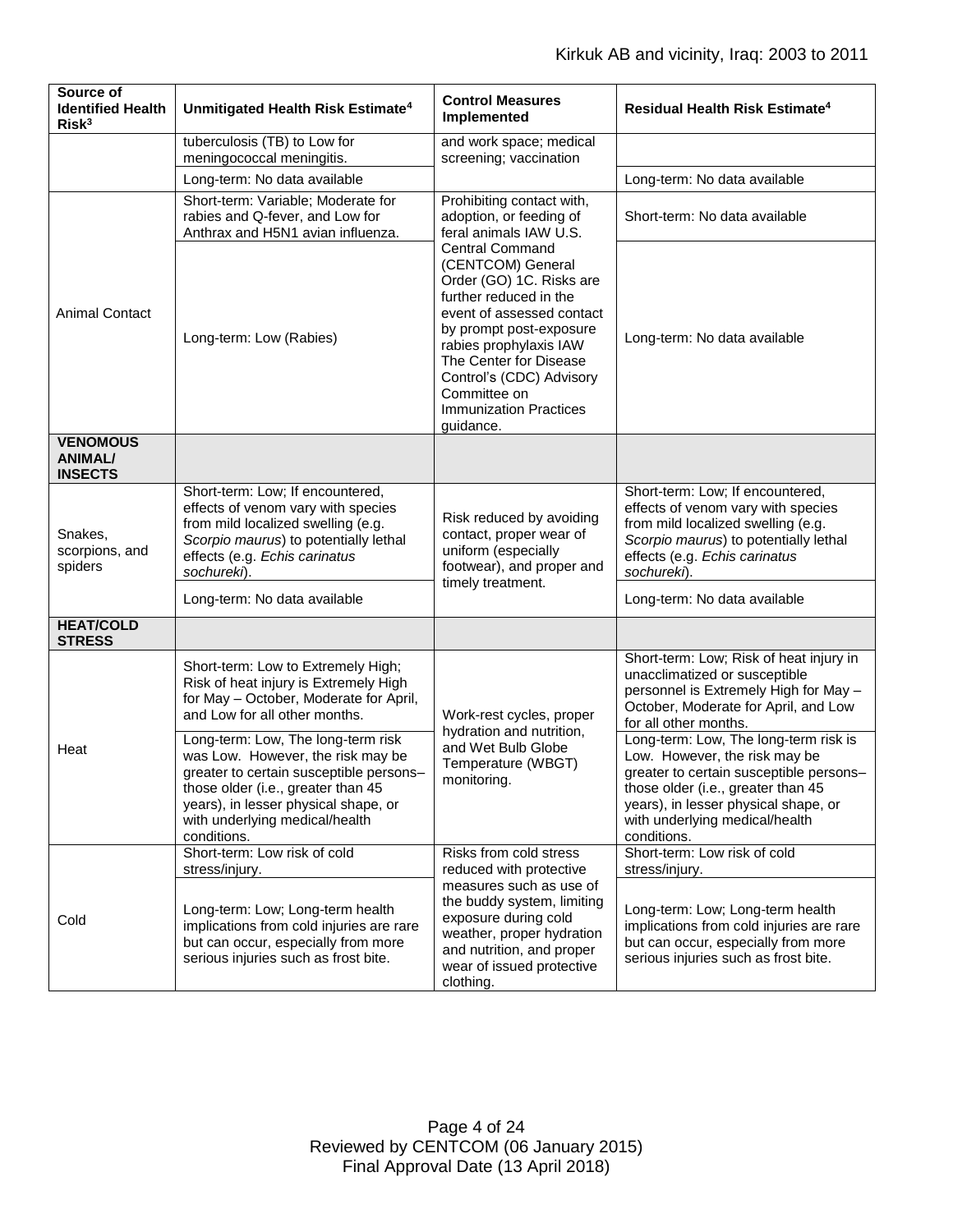| Source of<br><b>Identified Health</b><br>Risk <sup>3</sup> | Unmitigated Health Risk Estimate <sup>4</sup>                                                                                                                                                                                                                                                                                                                                                                                                                          | <b>Control Measures</b><br><b>Implemented</b>                                                                                                                                                                                                              | Residual Health Risk Estimate <sup>4</sup>                                                                                                                                                                                                                                                                                                                                                                                                                             |
|------------------------------------------------------------|------------------------------------------------------------------------------------------------------------------------------------------------------------------------------------------------------------------------------------------------------------------------------------------------------------------------------------------------------------------------------------------------------------------------------------------------------------------------|------------------------------------------------------------------------------------------------------------------------------------------------------------------------------------------------------------------------------------------------------------|------------------------------------------------------------------------------------------------------------------------------------------------------------------------------------------------------------------------------------------------------------------------------------------------------------------------------------------------------------------------------------------------------------------------------------------------------------------------|
| <b>Unique</b><br>Incidents/                                |                                                                                                                                                                                                                                                                                                                                                                                                                                                                        |                                                                                                                                                                                                                                                            |                                                                                                                                                                                                                                                                                                                                                                                                                                                                        |
| <b>Concerns</b>                                            |                                                                                                                                                                                                                                                                                                                                                                                                                                                                        |                                                                                                                                                                                                                                                            |                                                                                                                                                                                                                                                                                                                                                                                                                                                                        |
| <b>Burn Pits</b>                                           | Short-term: None for airborne VOCs,<br>SVOCs, and soil. Insufficient data<br>available for PM <sub>2.5</sub> airborne metals and<br>PM <sub>2.5</sub> .<br>Acute (short-term) symptoms (such as<br>eye, nose, throat, and lung irritation)<br>from short-term exposure to smoke<br>may have occurred, more pronounced<br>during peak days. More serious effects<br>were possible in susceptible persons<br>(e.g., those with asthma/existing<br>respiratory diseases). | Risks reduced by limiting<br>strenuous physical<br>activities when air quality<br>was especially poor; and<br>action such as closing tent<br>flaps, windows, and doors.<br>Other control measures<br>included locating burn pits<br>downwind of prevailing | Short-term: None for airborne VOCs,<br>SVOCs, and soil. Insufficient data<br>available for PM <sub>2.5</sub> airborne metals and<br>PM <sub>2.5</sub> .<br>Acute (short-term) symptoms (such as<br>eye, nose, throat, and lung irritation)<br>from short-term exposure to smoke<br>may have occurred, more pronounced<br>during peak days. More serious effects<br>were possible in susceptible persons<br>(e.g., those with asthma/existing<br>respiratory diseases). |
|                                                            | Long-term: None for airborne metals,<br>VOCs, SVOCs, and soil. Insufficient<br>data available for PM <sub>2.5</sub> airborne<br>metals and $PM2.5$ .<br>Little or no health impacts at the                                                                                                                                                                                                                                                                             | winds, increased distance<br>from troop populations,<br>and improved waste<br>segregation and<br>management techniques.                                                                                                                                    | Long-term: None for airborne metals,<br>VOCs, SVOCs, and soil. Insufficient<br>data available for $PM2.5$ airborne<br>metals and PM <sub>2.5</sub><br>Little or no health impacts at the                                                                                                                                                                                                                                                                               |
|                                                            | population level have been identified<br>by DOD as of the date of publication of<br>this summary.                                                                                                                                                                                                                                                                                                                                                                      |                                                                                                                                                                                                                                                            | population level have been identified<br>by DOD as of the date of publication of<br>this summary.                                                                                                                                                                                                                                                                                                                                                                      |

<sup>1</sup>This Summary Table provides a qualitative estimate of population-based short- and long-term health risks associated with the occupational environment conditions at Kirkuk AB and vicinity that includes K-1 Airbase, Dibbis Dam, Fort Mountaineer, Northern Oil Company Refinery, United States Consulate Iraq: Kirkuk, and Forward Operating Base (FOB) Warrior. It does not represent an individual exposure profile. Actual individual exposures and health effects depend on many variables. For example, while a chemical may have been present in the environment, if a person did not inhale, ingest, or contact a specific dose of the chemical for adequate duration and frequency, then there may have been no health risk. Alternatively, a person at a specific location may have experienced a unique exposure which could result in a significant individual exposure. Any such person seeking medical care should have their specific exposure documented in an SF600.

 $2$  This assessment is based on specific environmental sampling data and reports obtained from 22 May 2003 through 10 October 2011. Sampling locations are assumed to be representative of exposure points for the camp population but may not reflect all the fluctuations in environmental quality or capture unique exposure incidents.

 $3$ This Summary Table is organized by major categories of identified sources of health risk. It only lists those sub-categories specifically identified and addressed at Kirkuk AB and vicinity. The health risks are presented as Low, Moderate, High or Extremely High for both acute and chronic health effects. The health risk level is based on an assessment of both the potential severity of the health effects that could be caused and probability of the exposure that would produce such health effects. Details can be obtained from the Army Public Health Center (Provisional). Where applicable, "None Identified" is used when though a potential exposure is identified, and no health risks of either a specific acute or chronic health effects are determined. More detailed descriptions of OEH exposures that are evaluated but determined to pose no health risk are discussed in the following sections of this report.

4Health risks in this Summary Table are based on quantitative surveillance thresholds (e.g., endemic disease rates; host/vector/pathogen surveillance) or screening levels, e.g., Military Exposure Guidelines (MEGs) for chemicals*.* Some previous assessment reports may provide slightly inconsistent health risk estimates because quantitative criteria such as MEGs may have changed since the samples were originally evaluated and/or because this assessment makes use of all historic site data while previous reports may have only been based on a select few samples.

> Page 5 of 24 Reviewed by CENTCOM (06 January 2015) Final Approval Date (13 April 2018)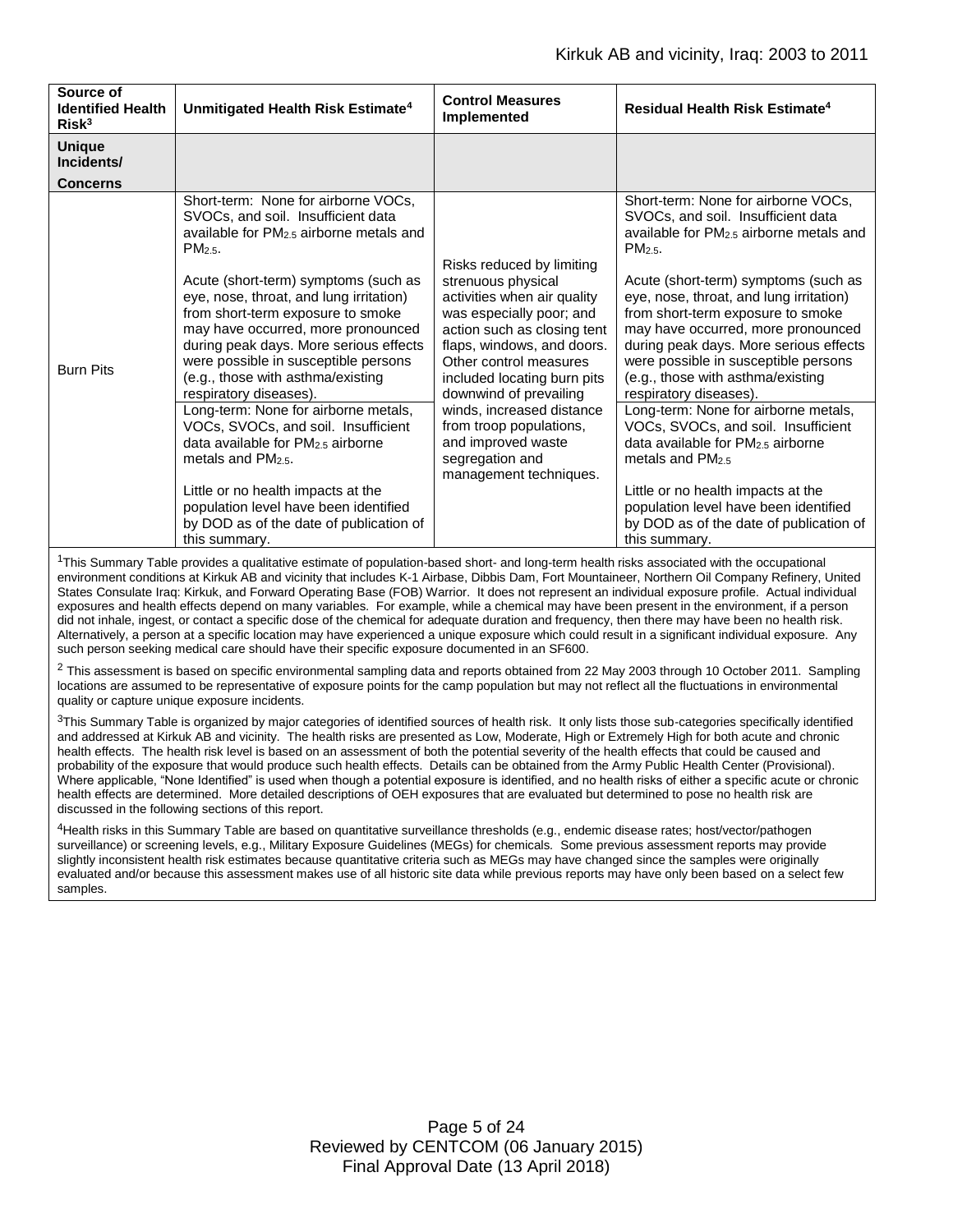## **1 Discussion of Health Risks at Kirkuk AB and vicinity, Iraq by Source**

The following sections provide additional information about the OEH conditions summarized above. All risk assessments were performed using the methodology described in the U.S. Army Public Health Command (USAPHC) Technical Guide 230, *Environmental Health Risk Assessment and Chemical Exposure Guidelines for Deployed Military Personnel* (USAPHC TG 230, Reference 8). All OEH risk estimates represent residual risk after accounting for preventive controls in place. Occupational exposures and exposures to endemic diseases are greatly reduced by preventive measures. For environmental exposures related to airborne dust, there are limited preventive measures available, and available measures have little efficacy in reducing exposure to ambient conditions.

## **2 Air**

### 2.1 Site-Specific Sources Identified

Kirkuk AB and vicinity is situated in a dusty semi-arid desert environment. Inhalational exposure to high levels of dust and particulate matter, such as during high winds or dust storms, may result in mild to more serious short-term health effects (e.g., eye, nose or throat and lung irritation) in some personnel. Additionally, certain subgroups of the deployed forces (e.g., those with pre-existing asthma/cardio pulmonary conditions) are at greatest risk of developing notable health effects.

#### 2.2 Particulate matter

Particulate matter (PM) is a complex mixture of extremely small particles suspended in the air. The PM includes solid particles and liquid droplets emitted directly into the air by sources such as: power plants, motor vehicles, aircraft, generators, construction activities, fires, and natural windblown dust. The PM can include sand, soil, metals, volatile organic compounds (VOC), allergens, and other compounds such as nitrates or sulfates that are formed by condensation or transformation of combustion exhaust. The PM composition and particle size vary considerably depending on the source. Generally, PM of health concern is divided into two fractions:  $PM_{10}$ , which includes coarse particles with a diameter of 10 micrometers or less, and fine particles less than 2.5 micrometers ( $PM<sub>2.5</sub>$ ), which can reach the deepest regions of the lungs when inhaled. Exposure to excessive PM is linked to a variety of potential health effects.

#### 2.3 Particulate matter, less than10 micrometers (PM<sub>10</sub>)

## 2.3.1 Exposure Guidelines:

Short Term (24-hour)  $PM_{10}$  micrograms per cubic meter (μg/m<sup>3</sup>):

- 
- $\bullet$  Marginal MEG = 420
- Critical MEG = 600
- Long-term  $PM_{10}$  MEG ( $\mu$ g/m<sup>3</sup>):
- Negligible  $MEG = 250$   $\bullet$  Not defined and not available.

2.3.2 Sample data/Notes:

A total of 54 valid PM<sub>10</sub> air samples were collected from 2003 – 2011. The range of 24-hour PM<sub>10</sub> concentrations was 25 μg/m<sup>3</sup> – 755 μg/m<sup>3</sup> with an average concentration of 182 μg/m<sup>3</sup>.

> Page 6 of 24 Reviewed by CENTCOM (06 January 2015) Final Approval Date (13 April 2018)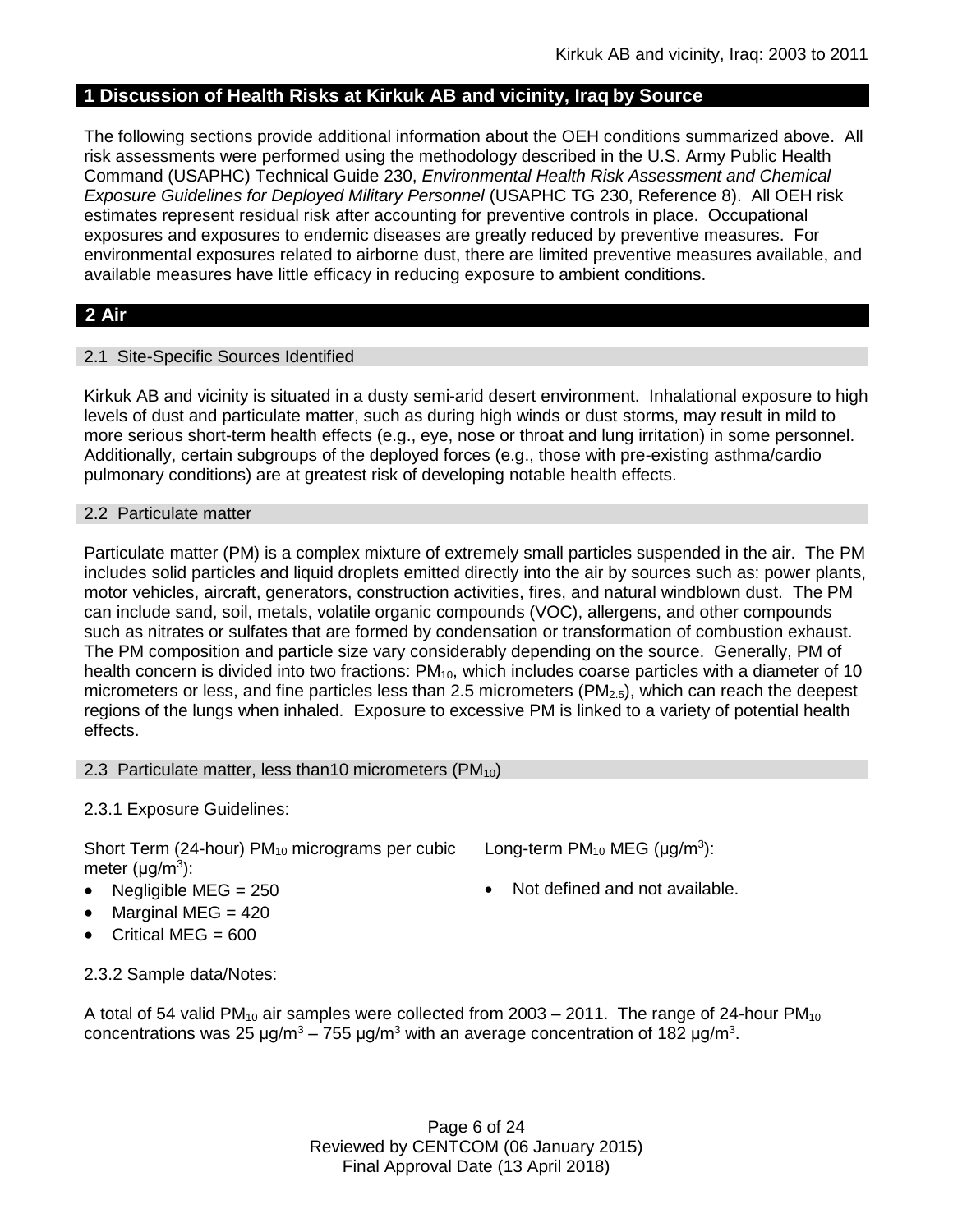## 2.3.3 Short-term health risks:

Low to Moderate: The short-term PM<sub>10</sub> health risk assessment is Low based on average PM<sub>10</sub> sample concentrations and Moderate based on peak PM<sub>10</sub> sample concentrations, and the likelihood of exposure at these hazard severity levels. Therefore, on typical days, exposure to  $PM_{10}$  was likely to have little or no impact on accomplishing the mission. Under peak exposure, mission capabilities were expected to have degraded and will have resulted in reduced mission capability if hazards occurred during the mission (Reference 8, Table 3-2). Daily average health risk levels for PM<sub>10</sub> show no hazard for 79.2%, low health risk for 15.1%, moderate health risk for 3.8%, and high health risk for 1.9% of the time. Confidence in the short-term  $PM_{10}$  health risk assessment is low (Reference 8, Table 3-6).

The hazard severity for average  $PM_{10}$  concentrations in samples was negligible. During typical exposures at the negligible hazard severity level (250  $\mu$ g/m<sup>3</sup> - 420  $\mu$ g/m<sup>3</sup>), a few personnel may have experienced notable eye, nose, and throat irritation; most personnel would have experienced only mild effects. Those with a history of asthma or cardiopulmonary disease were expected to experience increased symptoms at the negligible hazard severity levels (Reference 8, Table 3-11).

For the highest observed  $PM_{10}$  sample concentration, the hazard severity was marginal. During peak exposures at the marginal hazard severity level (420  $\mu$ g/m<sup>3</sup> - 600  $\mu$ g/m<sup>3</sup>), a majority of personnel would experience notable eye, nose, and throat irritation and some respiratory effects. Some lost-duty days were expected. Significant aerobic activity would have increased risk. Those with a history of asthma or cardiopulmonary disease were expected to experience increased symptoms at the marginal hazard severity levels (Reference 8, Table 3-11).

2.3.4 Long-term health risk:

**Not Evaluated-no available health guidelines**. The U. S. Environmental Protection Agency (EPA) has retracted its long-term standard (national ambient air quality standards, NAAQS) for  $PM_{10}$  due to an inability to clearly link chronic health effects with chronic  $PM_{10}$  exposure levels.

## 2.4 Particulate Matter, less than 2.5 micrometers ( $PM_{2.5}$ )

2.4.1 Exposure Guidelines:

Short Term (24-hour)  $PM<sub>2.5</sub>$  ( $\mu$ g/m<sup>3</sup>):

- 
- 
- Critical MEG  $= 500$

): Long-term (1year)  $PM_{2.5}$  MEGs ( $\mu$ g/m<sup>3</sup>):

- Negligible MEG = 65 Negligible MEG = 15
- Marginal MEG =  $250$   $\bullet$  Marginal MEG =  $65$ .

2.4.2 Sample data/Notes:

A total of 67 valid PM<sub>2.5</sub> air samples were collected from 2007 – 2011. The range of 24-hour PM<sub>2.5</sub> concentrations was 12 μg/m<sup>3</sup> – 230 μg/m<sup>3</sup> with an average concentration of 64 μg/m<sup>3</sup>.

2.4.3 Short-term health risks:

Low: The short-term PM<sub>2.5</sub> health risk assessment is Low based on average and peak PM<sub>2.5</sub> sample concentrations, and the likelihood of exposure at these hazard severity levels. Therefore, on typical and peak days, exposure to PM<sub>10</sub> was likely to have little or no impact on accomplishing the mission (Reference 8, Table 3-2). Daily average health risk levels for  $PM_{2.5}$  show no hazard for 70% and low

> Page 7 of 24 Reviewed by CENTCOM (06 January 2015) Final Approval Date (13 April 2018)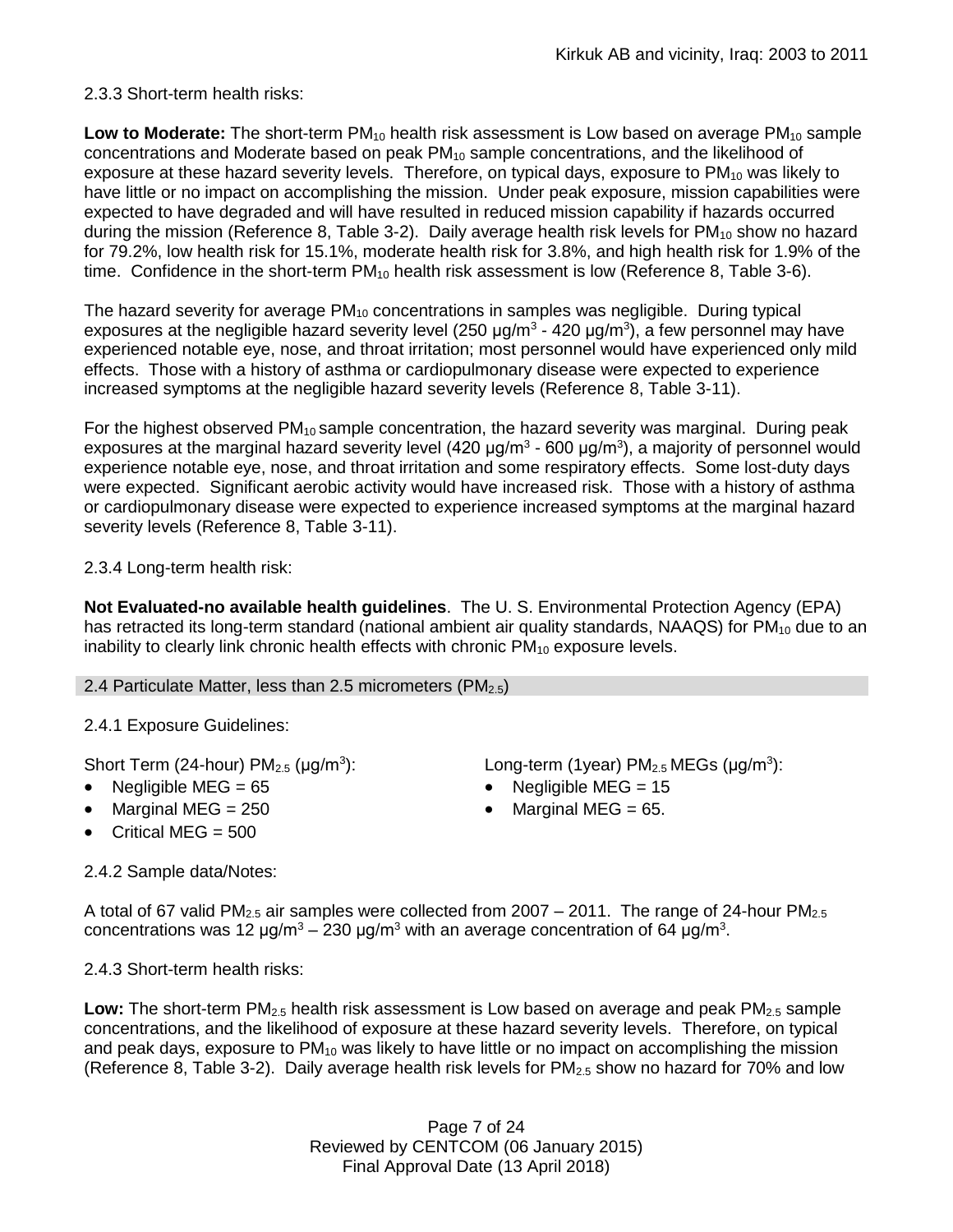health risk for 30% of the time. Confidence in the short-term  $PM_{2.5}$  health risk assessment was low (Reference 8, Table 3-6).

The hazard severity was negligible for average and peak  $PM<sub>2.5</sub>$  sample concentrations. During typical and peak exposures at the negligible hazard severity level (65  $\mu$ g/m<sup>3</sup> - 250  $\mu$ g/m<sup>3</sup>), a few personnel may have experienced notable eye, nose, and throat irritation; most personnel would have experienced only mild effects. Those with a history of asthma or cardiopulmonary disease were expected to experience increased symptoms at the negligible hazard severity levels (Reference 8, Table 3-11).

#### 2.4.4 Long-term health risks:

**Low:** The long-term health risk assessment is Low based on average PM2.5 concentration and the likelihood of exposure at this hazard severity level. Therefore, on typical days, long-term exposure to PM<sub>10</sub> was likely to require no specific medical action (Reference 8, Table 3-3). Confidence in the longterm PM2.5 health risk assessment is low (Reference 8, Table 3-6).

The hazard severity was negligible to marginal for average  $PM_{2.5}$  sample concentrations. During longterm exposures at the negligible hazard severity level, with repeated exposure it is considered possible that a small percentage of personnel may have increased risk for developing chronic conditions, such as reduced lung function or exacerbated chronic bronchitis, chronic obstructive pulmonary disease, asthma, atherosclerosis, or other cardiopulmonary diseases. During long-term exposures at the marginal hazard severity level, with repeated exposure it is plausible that development of chronic health conditions such as reduced lung function or exacerbated chronic bronchitis, chronic obstructive pulmonary disease, asthma, atherosclerosis, or other cardiopulmonary diseases could have occurred in generally healthy troops. Those with a history of asthma or cardiopulmonary disease were considered to be at particular risk (Reference 8, Table 3-12).

#### 2.5 Airborne Metals

#### 2.5.1 Sample data/Notes:

A total of 58 valid  $PM_{10}$  airborne metal samples were collected at Kirkuk AB from 22 May 2003 to 9 October 2011. A total of 67 valid PM<sub>2.5</sub> airborne metal samples were collected at Kirkuk AB from 24 November 20011 to 9 October 2011. Airborne metals in  $PM_{10}$  and  $PM_{2.5}$  were not detected in levels above the short-term or long-term MEGs.

2.5.2 Short-term and long-term health risks:

#### **None identified based on the available sampling data.**

#### 2.6 Volatile Organic Compounds (VOCs) and Semi-Volatile Organic Compounds (SVOCs)

- 2.6.1 Exposure Guidelines:
- 2.6.2 Sample data/Notes:

A total of 56 valid VOC and SVOC airborne samples were collected at Kirkuk AB from 12 August 2003 to 4 June 2008. Airborne VOCs and SVOCs were not detected in levels above the short-term or longterm MEGs.

> Page 8 of 24 Reviewed by CENTCOM (06 January 2015) Final Approval Date (13 April 2018)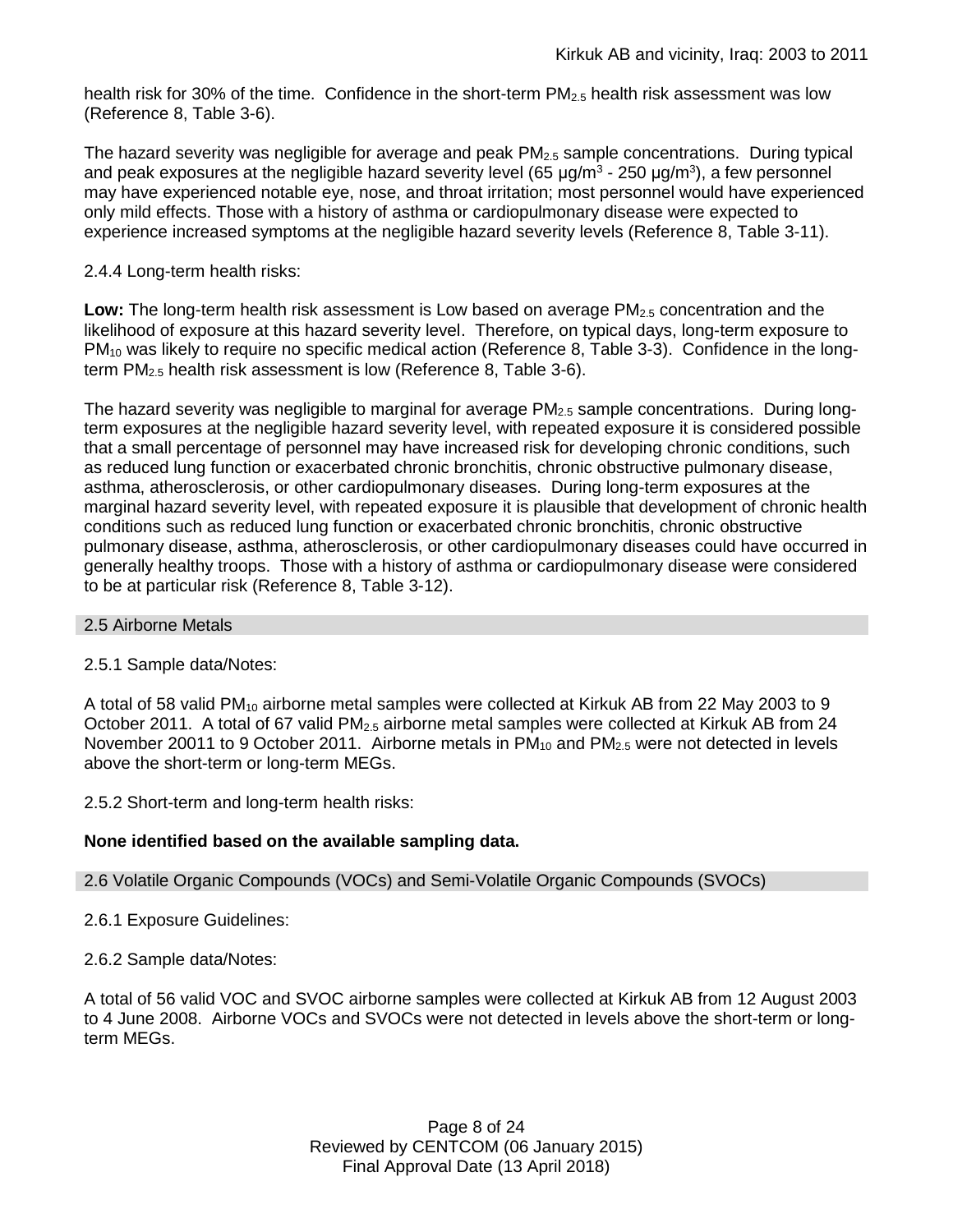### 2.6.3 Short and long-term health risks:

### **None identified based on the available sampling data.**

## **3 Soil**

#### 3.1 Site-Specific Sources Identified

#### 3.2 Sample data/Notes:

A total of 29 valid surface soil samples were collected from 25 May 2003 to 28 September 2010, to assess OEH health risk to deployed personnel. The primary soil contamination exposure pathways are dermal contact and dust inhalation. Typical parameters analyzed for included semi volatile organic compounds (SVOCs), heavy metals, polychlorinated biphenyls (PCBs), pesticides, herbicides. The percent of the population exposed to soil and associated dust in the sampled areas was 75%. For the risk assessment, personnel are assumed to remain at this location for 6 months to 1 year.

#### 3.3 Short-term health risk:

**Not an identified source of health risk**. Currently, sampling data for soil are not evaluated for short term (acute) health risks**.**

#### 3.4 Long-term health risk:

**None identified based on available sample data.** No parameters exceeded 1-year Negligible MEGs.

### **4 Water**

In order to assess the health risk to U.S. personnel from exposure to water in theater, the APHC (Provisional) identified the most probable exposure pathways. These are based on the administrative information provided on the field data sheets submitted with the samples taken over the time period being evaluated. Based on the information provided from the field, all samples for untreated water samples were associated with complete exposure pathways. Therefore, untreated samples were assessed as potential health hazards.

#### 4.1 Ingested Water

#### 4.1.1 Site-Specific Sources Identified

A total of four valid water samples from Kirkuk AB and one valid water sample from Fort Mountaineer were evaluated for drinking or ingestion exposure. A total of 13 valid water samples from Kirkuk AB, one valid water sample from K-1 Airbase, and one valid water sample from the United States Consulate Iraq: Kirkuk were evaluated for nondrinking exposure.

#### 4.1.2 Sample data/Notes:

To assess the potential for adverse health effects to troops, the following assumptions were made about dose and duration: A conservative (protective) assumption was that personnel routinely ingested 5 L/day of bottled water for up to 365 days (1-year). It was further assumed that control measures were not used. A total of five valid water samples were collected from 25 May 2003 to 10 October 2011. No chemicals were detected at levels above the short or long-term MEGs.

> Page 9 of 24 Reviewed by CENTCOM (06 January 2015) Final Approval Date (13 April 2018)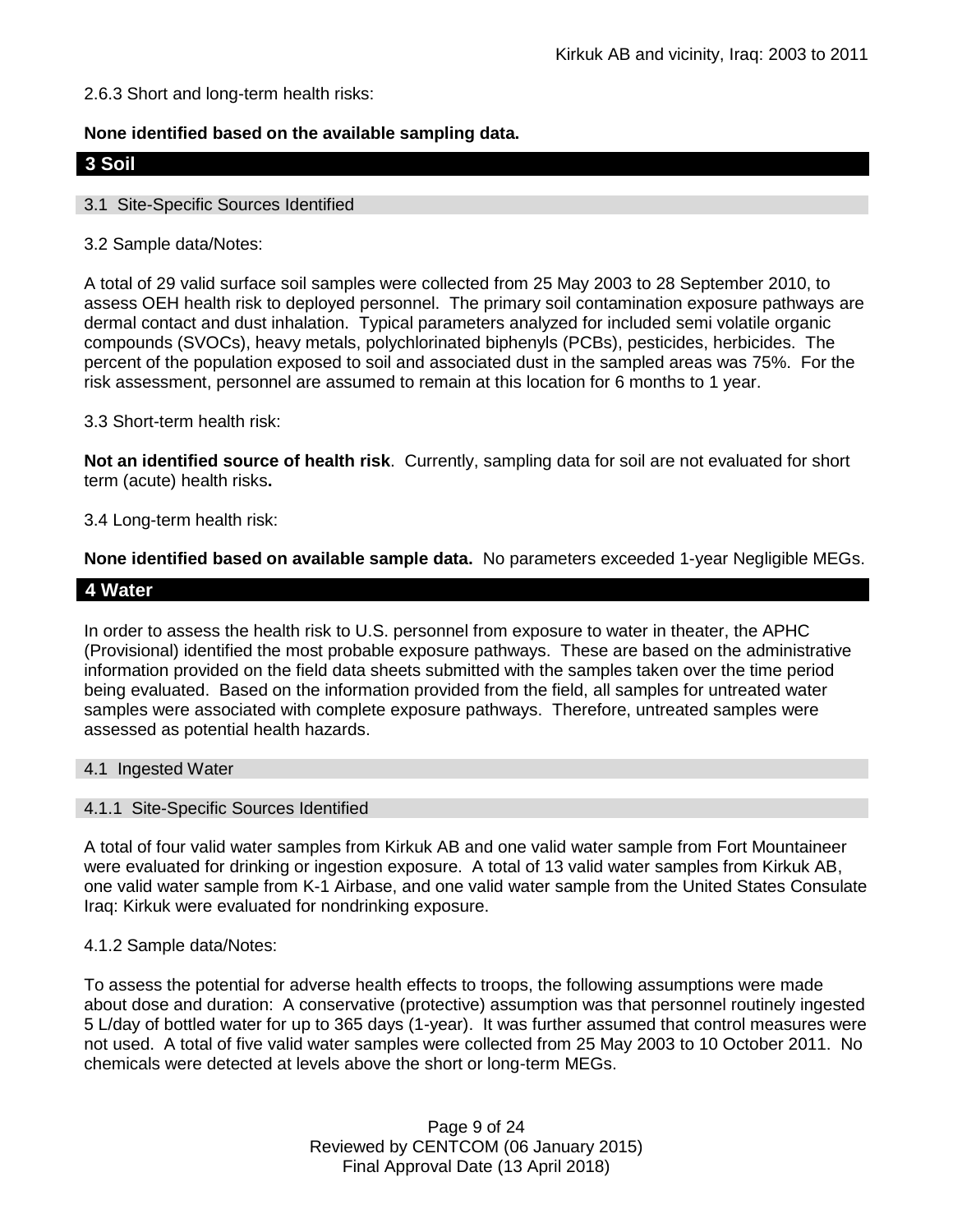4.1.3 Short-term and long-term health risk:

**None identified based on available sample data.** All collected samples were below the short and long-term Negligible MEGs.

4.2 Non-Drinking Water: Disinfected

#### 4.2.1 Site-Specific Sources Identified

Although the primary route of exposure for most microorganisms is ingestion of contaminated water, dermal exposure to some microorganisms, chemicals, and biologicals may also cause adverse health effects. Complete exposure pathways would include drinking, brushing teeth, personal hygiene, cooking, providing medical and dental care using a contaminated water supply or during dermal contact at vehicle or aircraft wash racks.

#### 4.2.2 Sample data/Notes:

To assess the potential for adverse health effects to troops the following assumptions were made about dose and duration: All U.S. personnel at this location were expected to remain at this site for approximately 1 year. A conservative (protective) assumption is that personnel routinely consumed less than 5 liters per day (L/day) of non-drinking water for up to 365 days (1-year). It is further assumed that control measures and/or personal protective equipment were not used. A total of 15 valid water samples were collected from 18 August 2003 to 22 September 2010. No chemicals were detected at levels above the short or long-term MEGs.

4.2.3 Short and long-term health risks:

**None identified based on available sample data.** All collected samples were below the short and long-term Negligible MEGs.

## **5 Military Unique**

5.1 Chemical Biological, Radiological Nuclear (CBRN) Weapons

No specific hazard sources were documented in the Defense Occupational and Environmental Health Readiness System (DOEHRS) or the Military Environmental Surveillance Library (MESL) from the 22 May 2003 through 10 October 2011 timeframe.

#### 5.2 Depleted Uranium (DU)

#### 5.2.1 Site-Specific Sources Identified

United States DU munitions were stored at Kirkuk AB during the initial stages of the United States' military presence. The DU munitions were removed between September 2004 and January 2005 (Reference 11).

5.2.2 Short and long-term health risks:

#### **Insufficient data was available to characterize risk from exposure to DU.**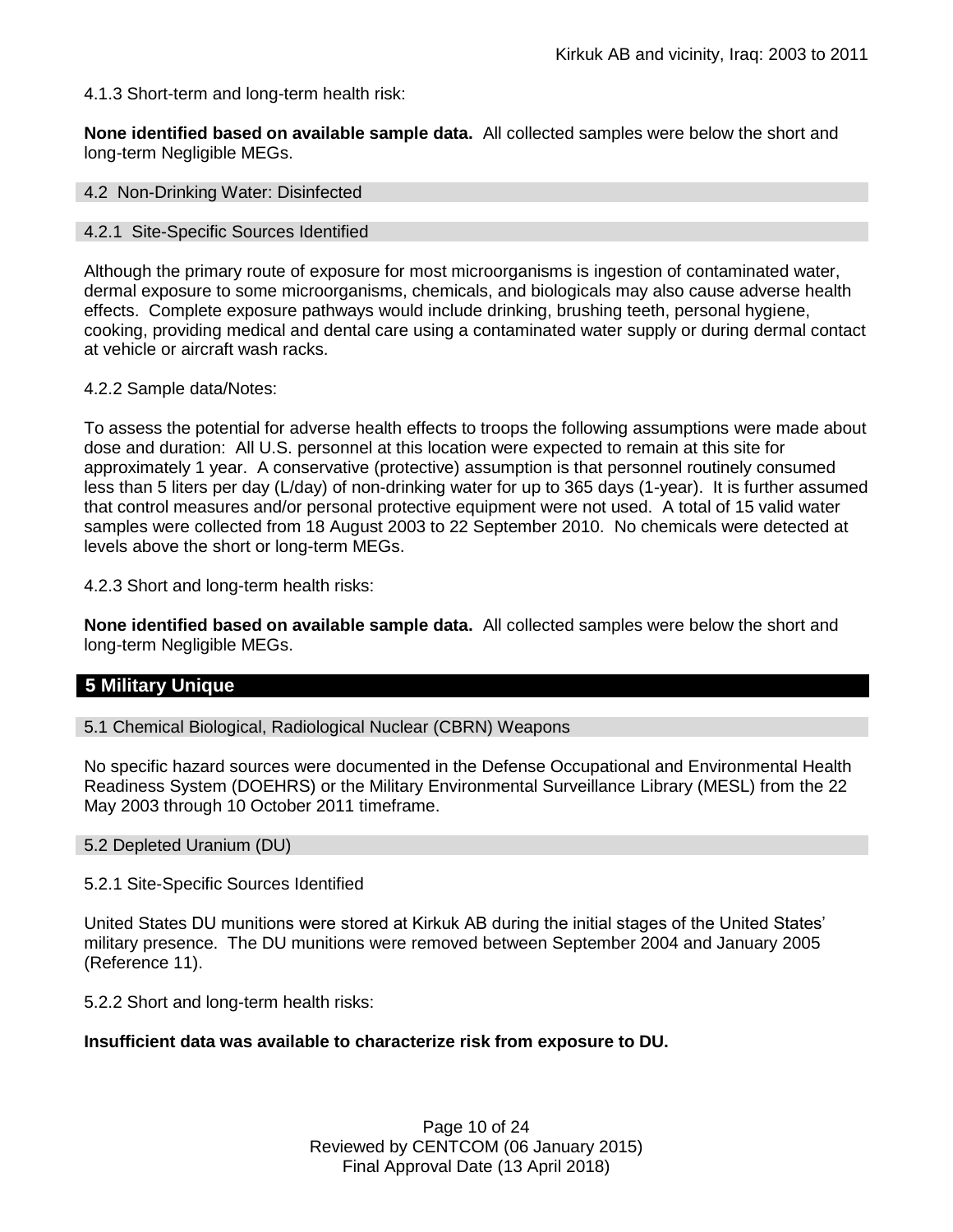### 5.3 Ionizing Radiation

#### 5.3.1 Site-Specific Sources Identified

Ionizing radiation sources included x-ray units and vehicle inspection systems (Reference 11). One barrel of radioactive material was uncovered and disposed of in June 2003 (Reference 11).

5.3.2 Short and long-term health risks:

### **Insufficient data was available to characterize risk from exposure to ionizing radiation.**

#### 5.4 Non-Ionizing Radiation

#### 5.4.1 Site-Specific Sources Identified

Non-ionizing radiation sources included radar and communications equipment (Reference 11). Radiofrequency radiation emitters at Kirkuk AB were in locations where the emitted radiation was not accessible and radiofrequency radiation warning signs were posted on all accessible microwave dishes (Reference 12).

5.4.2 Short and long-term health risks:

### **Insufficient data was available to characterize risk from exposure to non-ionizing radiation.**

## **6 Endemic Diseases**

This section lists the endemic diseases reported in the region, its specific health risks and severity and general health information about the diseases. USCENTCOM MOD 12 (Reference 10) lists deployment requirements, to include immunizations and chemoprophylaxis, in effect during the timeframe of this POEMS.

#### 6.1 Foodborne and Waterborne Diseases

Food borne and waterborne diseases in the area are transmitted through the consumption of local food and water. Local unapproved food and water sources (including ice) are heavily contaminated with pathogenic bacteria, parasites, and viruses to which most U.S. Service members have little or no natural immunity. Effective host nation disease surveillance does not exist within the country. Only a small fraction of diseases are identified or reported in host nation personnel. Diarrheal diseases are expected to temporarily incapacitate a very high percentage of U.S. personnel within days if local food, water, or ice is consumed. Hepatitis A and typhoid fever infections typically cause prolonged illness in a smaller percentage of unvaccinated personnel. Vaccinations are required for DOD personnel and contractors. In addition, although not specifically assessed in this document, significant outbreaks of viral gastroenteritis (e.g., norovirus) and food poisoning (e.g., *Bacillus cereus*, *Clostridium perfringens*, *Staphylococcus*) may occur. Key disease risks are summarized below:

Mitigation strategies were in place and included consuming food and water from approved sources, vaccinations (when available), frequent hand washing and general sanitation practices.

6.1.1 Diarrheal diseases (bacteriological)

**High, mitigated to Low**: Diarrheal diseases are expected to temporarily incapacitate a very high percentage of personnel (potentially over 50% per month) within days if local food, water, or ice is

> Page 11 of 24 Reviewed by CENTCOM (06 January 2015) Final Approval Date (13 April 2018)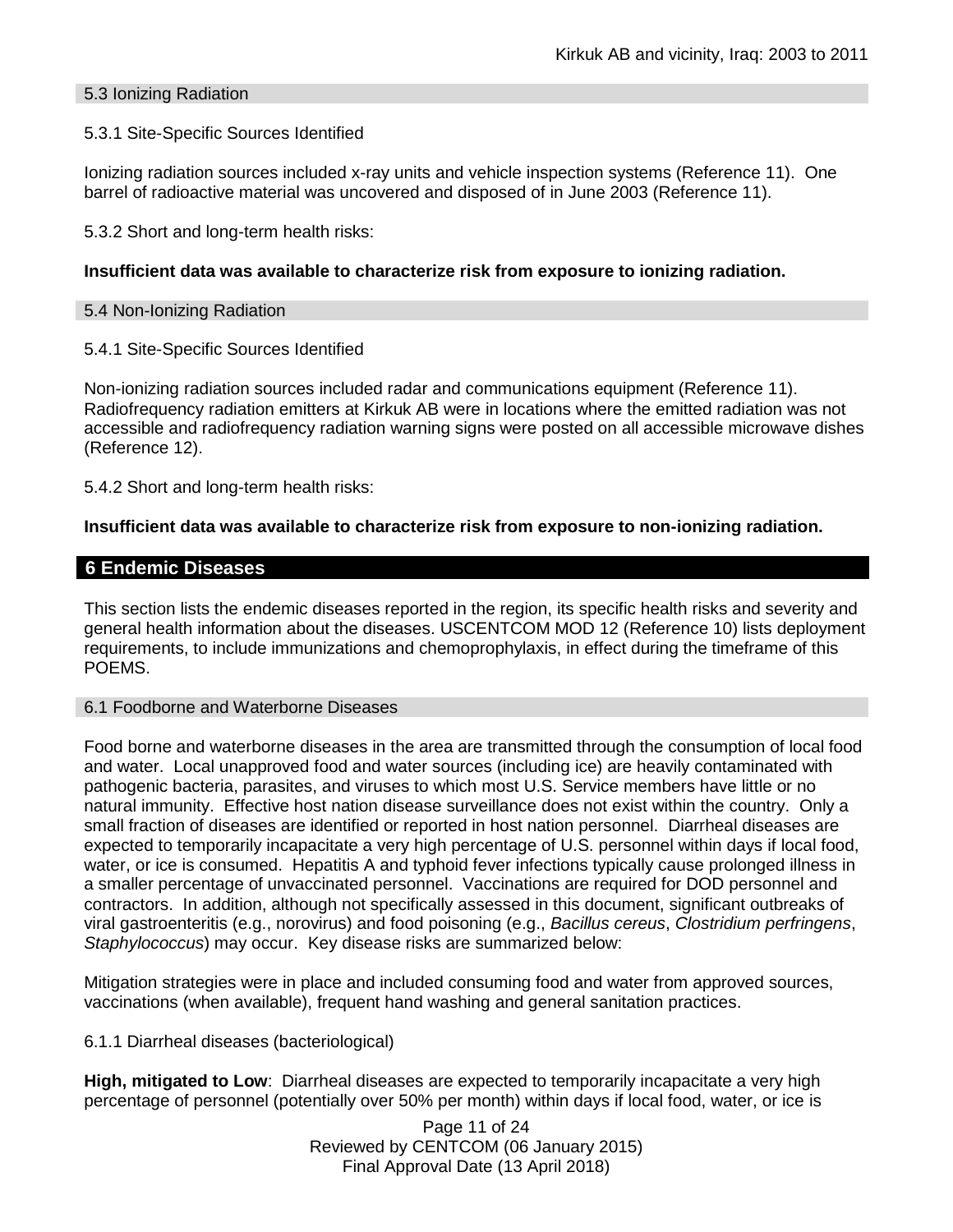consumed. Field conditions (including lack of hand washing and primitive sanitation) may facilitate person-to-person spread and epidemics. Typically mild disease treated in outpatient setting; recovery and return to duty in less than 72 hours with appropriate therapy. A small proportion of infections may require greater than 72 hours limited duty, or hospitalization.

#### 6.1.2 Hepatitis A, typhoid/paratyphoid fever, and diarrhea-protozoal

**High, mitigated to Low**: Unmitigated health risk to U.S. personnel is high year round for hepatitis A and typhoid/paratyphoid fever, and Moderate for diarrhea-protozoal. Mitigation was in place to reduce the risks to low. Hepatitis A, typhoid/paratyphoid fever, and diarrhea-protozoal disease may cause prolonged illness in a small percentage of personnel (less than 1% per month). Although much rarer, other potential diseases in this area that are also considered a Moderate risk include: hepatitis E, diarrhea-cholera, and brucellosis.

### *6.1.3 Short-term Health Risks:*

**Low**: The overall unmitigated short-term risk associated with food borne and waterborne diseases are considered High (bacterial diarrhea, hepatitis A, typhoid/paratyphoid fever) to Moderate (diarrheacholera, diarrhea-protozoal, brucellosis) to Low (hepatitis E) if local food or water is consumed. Preventive Medicine measures reduced the risk to Low. Confidence in the health risk estimate was high.

### *6.1.4 Long-term Health Risks:*

### **None identified based on available data.**

#### 6.2 Arthropod Vector-Borne Diseases

During the warmer months, the climate and ecological habitat support populations of arthropod vectors, including mosquitoes, ticks, mites, and sandflies. Significant disease transmission is sustained countrywide, including urban areas. Mitigation strategies were in place and included proper wear of treated uniforms, application of repellent to exposed skin, and use of bed nets and chemoprophylaxis (when applicable). Additional methods included the use of pesticides, reduction of pest/breeding habitats, and engineering controls.

#### 6.2.1 Malaria

**None**: Indigenous transmission of malaria in Iraq was eliminated as of 2008 reducing risk among personnel exposed to mosquito bites to None.

#### 6.2.2 Leishmaniasis

**Moderate, mitigated to Low**: The disease risk is Moderate during the warmer months when sandflies are most prevalent, but reduced to low with mitigation measures. Leishmaniasis is transmitted by sand flies. There are two forms of the disease; cutaneous (acute form) and visceral (a more latent form of the disease). The leishmaniasis parasites may survive for years in infected individuals and this infection may go unrecognized by physicians in the U.S. when infections become symptomatic years later. Cutaneous infection is unlikely to be debilitating, though lesions may be disfiguring. Visceral leishmaniasis disease can cause severe febrile illness which typically requires hospitalization with convalescence over 7 days.

> Page 12 of 24 Reviewed by CENTCOM (06 January 2015) Final Approval Date (13 April 2018)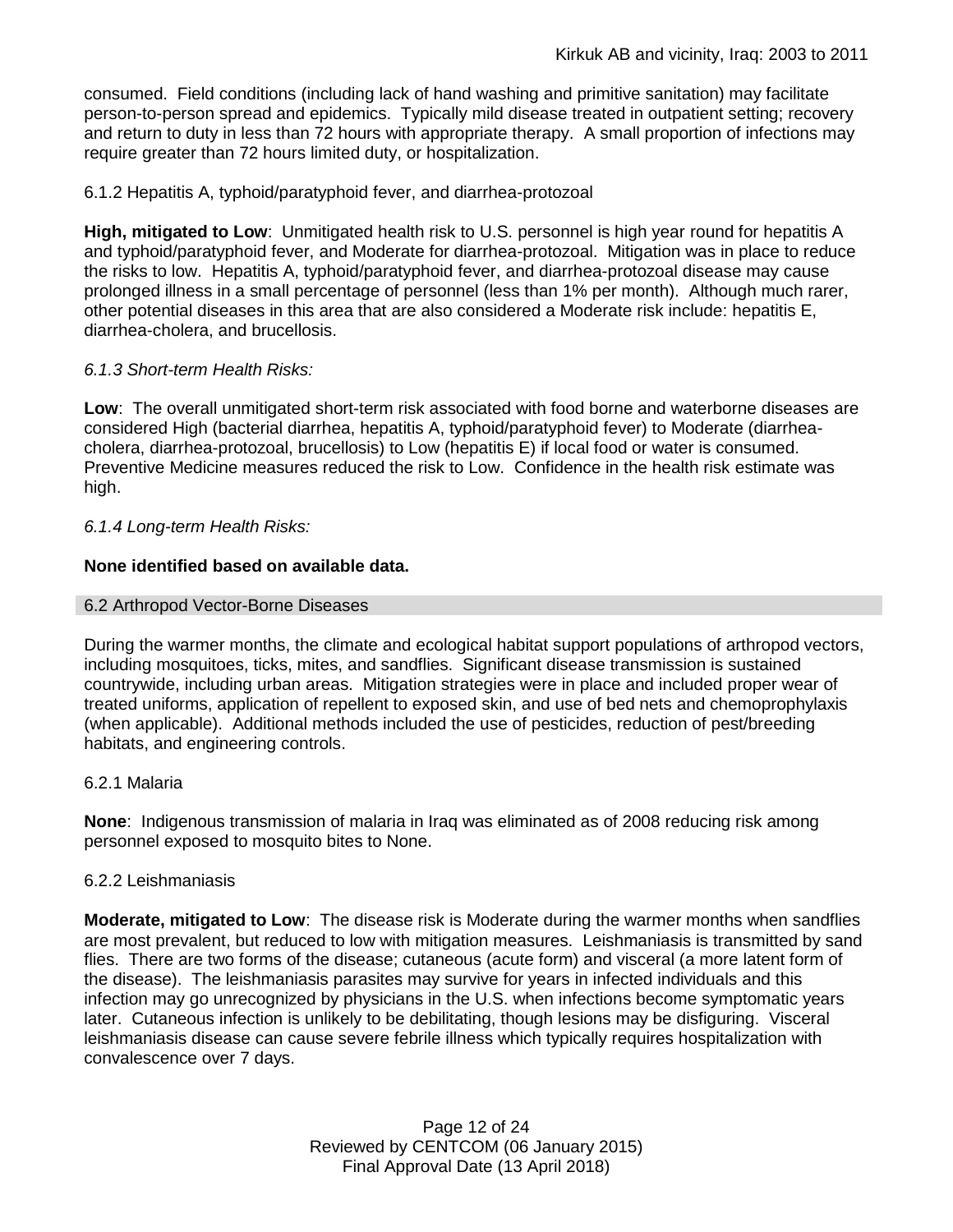### 6.2.3 Crimean-Congo hemorrhagic fever

**Moderate, mitigated to Low**: Unmitigated risk is moderate, but reduced to low with mitigation measures. Crimean-Congo hemorrhagic fever occurs in rare cases (less than 0.1% per month attack rate in indigenous personnel) and is transmitted by tick bites or occupational contact with blood or secretions from infected animals. The disease typically requires intensive care with fatality rates from 5% to 50%.

#### 6.2.4 Sandfly fever

**Moderate, mitigated to Low**: Sandfly fever has a Moderate risk with potential disease rates from 1% to 10% per month under worst case conditions. Mitigation measures reduced the risk to low. The disease is transmitted by sandflies and occurs more commonly in children though adults are still at risk. Sandfly fever disease typically resulted in debilitating febrile illness requiring 1 to 7 days of supportive care followed by return to duty.

#### 6.2.5 Sindbis (and Sindbis-like viruses)

**Low**: Sindbis and sindbis-like viruses are maintained in a bird-mosquito cycle in rural areas and occasionally caused limited outbreaks among humans. The viruses are transmitted by a variety of *Culex* mosquito species found primarily in rural areas. A variety of bird species may serve as reservoir or amplifying hosts. Extremely rare cases (less than 0.01% per month attack rate) could have occurred seasonally (April - November). Debilitating febrile illness often accompanied by rash, typically requires 1 to 7 days of supportive care; significant arthralgias may persist for several weeks or more in some cases. This disease is associated with a low health risk estimate.

#### 6.2.6 Rickettsioses, tickborne (spotted fever group)

**Low**: Rare cases (less than 0.1% per month) of rickettsioses disease are possible among personnel exposed to tick bites. Rickettsioses are transmitted by multiple species of hard ticks, including *Rhipicephalus* spp., which are associated with dogs. Other species of ticks, including *Ixodes* are also capable of transmitting rickettsial pathogens in this group. In addition to dogs, various rodents and other animals also may serve as reservoirs. Ticks are most prevalent from April through November. Incidents can result in debilitating febrile illness, which may require 1 to 7 days of supportive care followed by return to duty. The health risk of rickettsial disease is Low.

#### 6.2.7 Typhus-murine (fleaborne)

**Low**: Typhus-murine has a Low risk estimate and is assessed as present, but at unknown levels. Rare cases are possible among personnel exposed to rodents (particularly rats) and flea bites. Incidents may result in debilitating febrile illness typically requiring 1 to 7 days of supportive care followed by return to duty.

#### 6.2.8 West Nile fever

**Low**: West Nile fever is present. The disease is maintained by the bird population and transmitted to humans via mosquito vector. Typically, infections in young, healthy adults were asymptomatic although fever, headache, tiredness, body aches (occasionally with a skin rash on trunk of body), and swollen lymph glands can occurred. This disease is associated with a low risk estimate.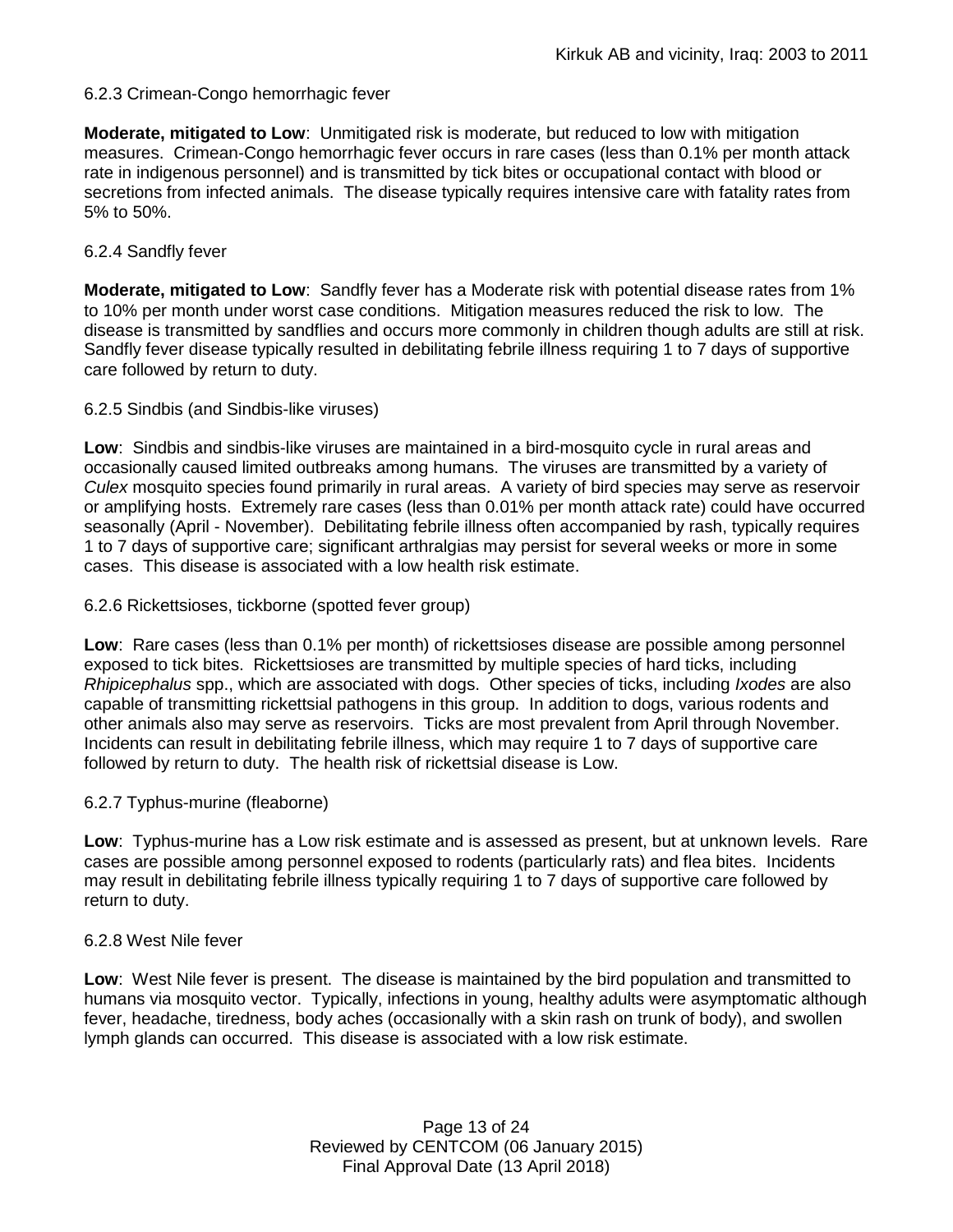6.2.9 Short -term health risks:

**Low:** The unmitigated risk is moderate for leishmaniasis - cutaneous (acute), Crimean-Congo hemorrhagic fever, and sandfly fever; Low for, sindbis, rickettsioses-tickborne*,* typhus-fleaborne, and West Nile fever. No hazard from malaria (2008 - 2011). Risk is reduced to Low by proper wear of the uniform and application of repellent to exposed skin. Confidence in the risk estimate is high.

#### 6.2.10 Long -term health risks:

**Low:** The unmitigated risk is moderate for leishmaniasis-visceral (chronic). Risk is reduced to Low by proper wear of the uniform and application of repellent to exposed skin. Confidence in the risk estimate is high.

### 6.3 Water Contact Diseases

Tactical operations or recreational activities that involve extensive contact with surface water such as lakes, streams, rivers, or flooded fields may result in significant exposure to leptospirosis and schistosomiasis. Arid portions of Iraq without permanent or persistent bodies of surface water do not support transmission of leptospirosis or schistosomiasis. Risk was restricted primarily to areas along rivers and lakes. These diseases can debilitate personnel for up to a week or more. Leptospirosis risk typically increases during flooding. In addition, although not specifically assessed in this document, bodies of surface water are likely to be contaminated with human and animal waste. Activities such as wading or swimming may result in exposure to enteric diseases including diarrhea and hepatitis via incidental ingestion of water. Prolonged water contact also may lead to the development of a variety of potentially debilitating skin conditions including bacterial or fungal dermatitis. Mitigation strategies were in place and included avoiding water contact and recreational water activities, proper wear of uniform (especially footwear), and protective coverings for cuts/abraded skin.

#### 6.3.1 Leptospirosis

**Moderate, mitigated to Low**: Human infections occur seasonally (typically April through November) through exposure to water or soil contaminated by infected animals and is associated with wading, and swimming in contaminated, untreated open water. The occurrence of flooding after heavy rainfall facilitates the spread of the organism because as water saturates the environment leptospirosis present in the soil passes directly into surface waters. Leptospirosis can enter the body through cut or abraded skin, mucous membranes, and conjunctivae. Infection may also occur from ingestion of contaminated water. The acute, generalized illness associated with infection may mimic other tropical diseases (for example, dengue fever, malaria, and typhus), and common symptoms include fever, chills, myalgia, nausea, diarrhea, cough, and conjunctival suffusion. Manifestations of severe disease can include jaundice, renal failure, hemorrhage, pneumonitis, and hemodynamic collapse. Recreational activities involving extensive water contact may result in personnel being temporarily debilitated with leptospirosis. This disease is associated with a Moderate health risk estimate.

## 6.3.2 Schistosomiasis

**Moderate, mitigated to Low**: Humans are the principal reservoir for schistosomes; humans shed schistosome eggs in urine or feces. Animals such as cattle and water buffalo may also be significant reservoirs. Rare cases (less than 0.1% per month attack rate) may occur seasonally (typically April through November) among personnel wading or swimming in lakes, streams, or irrigated fields which were frequently contaminated with human and animal waste containing schistosome eggs. In groups with prolonged exposure to heavily contaminated foci, attack rates may exceed 10%. Exceptionally heavy concentrations of schistosomes may occur in discrete foci, which were difficult to distinguish from

> Page 14 of 24 Reviewed by CENTCOM (06 January 2015) Final Approval Date (13 April 2018)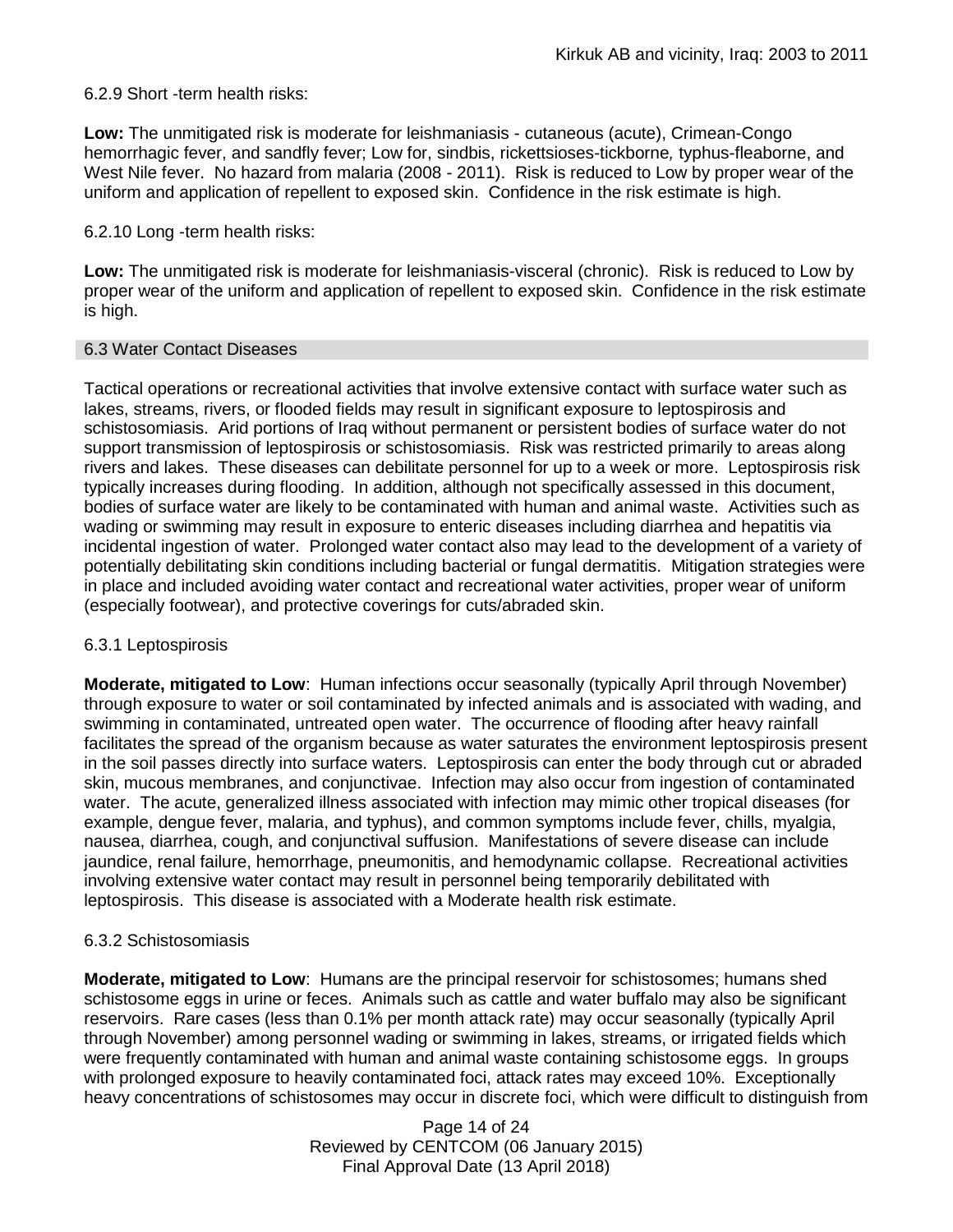less contaminated areas. In non-immune personnel exposed to such foci, rates of acute schistosomiasis may be over 50%. Mild infections are generally asymptomatic. In very heavy acute infections, a febrile illness (acute schistosomiasis) may occur, especially with *Schistosoma japonicum*  and *S. mansoni*, requiring hospitalization and convalescence over 7 days. This disease is associated with a Moderate health risk estimate.

6.3.3 Short -term health risks:

**Low:** Unmitigated Health risk of schistosomiasis and leptospirosis is Moderate during warmer months. . Mitigation measures reduce the risk to Low. Confidence in the health risk estimate is high.

6.3.4 Long -term health risks:

### **None identified based on available data.**

#### 6.4 Respiratory Diseases

Although not specifically assessed in this document, deployed U.S. forces may be exposed to a wide variety of common respiratory infections in the local population. These include influenza, pertussis, viral upper respiratory infections, viral and bacterial pneumonia, and others. The U.S. military populations living in close-quarter conditions are at risk for substantial person-to-person spread of respiratory pathogens. Influenza is of particular concern because of its ability to debilitate large numbers of unvaccinated personnel for several days. Mitigation strategies were in place and included routine medical screenings, vaccination, enforcing minimum space allocation in housing units, implementing head-to-toe sleeping in crowded housing units, implementation of proper personal protective equipment (PPE) when necessary for healthcare providers and detention facility personnel.

### 6.4.1 Tuberculosis (TB)

**Moderate, mitigated to Low:** Potential health risk to U.S. personnel is Moderate, mitigated to Low, year round. Transmission typically requires close and prolonged contact with an active case of pulmonary or laryngeal TB, although it also can occur with more incidental contact. The Army Surgeon General has defined increased risk in deployed Soldiers as indoor exposure to locals or third country nationals of greater than one hour per week in a highly endemic active TB region. Additional mitigation included active case isolation in negative pressure rooms, where available.

#### 6.4.2 Meningococcal meningitis

**Low:** Meningococcal meningitis poses a Low risk and is transmitted from person to person through droplets of respiratory or throat secretions. Close and prolonged contact facilitates the spread of this disease. Meningococcal meningitis is potentially a very severe disease typically requiring intensive care; fatalities may occur in 5-15% of cases.

6.4.3 Short-term health risks:

**Low:** Moderate (TB) to Low (for meningococcal meningitis). Overall risk was reduced to Low with mitigation measures. Confidence in the health risk estimate is high.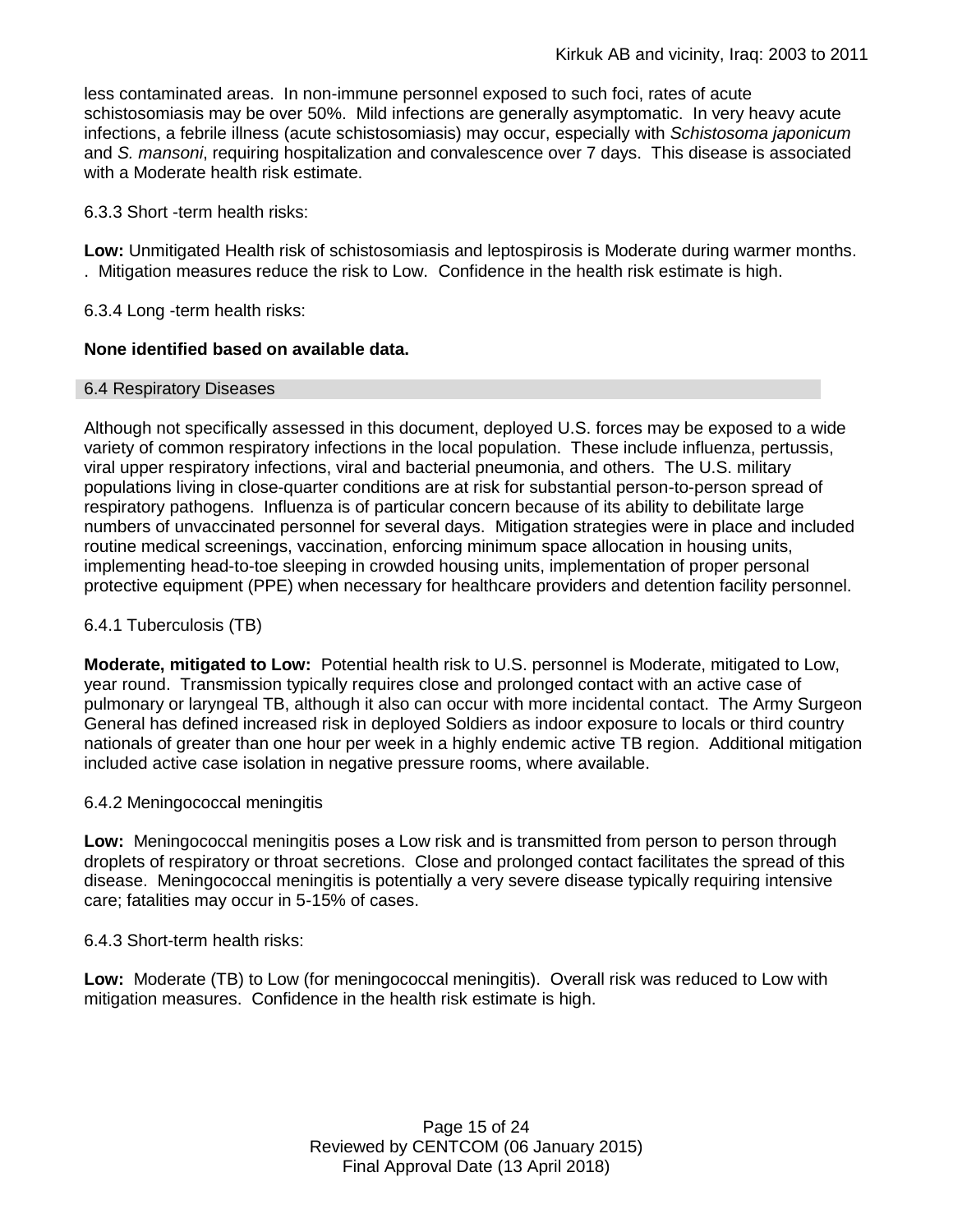### 6.4.4 Long-term health risks:

**None identified based on available data.** Tuberculosis is evaluated as part of the post deployment health assessment (PDHA). A TB skin test is required post-deployment if potentially exposed and is based upon individual service policies.

#### 6.5 Animal-Contact Diseases

#### 6.5.1 Rabies

**Moderate, mitigated to Low:** Rabies posed a year-round moderate risk. Occurrence in local animals was well above U.S. levels due to the lack of organized control programs. Dogs were the primary reservoir of rabies in Iraq, and a frequent source of human exposure. In June 2008, the New Jersey Health department in The United States reported a confirmed case of rabies in a mixed-breed dog recently imported from Iraq. Rabies is transmitted by exposure to the virus-laden saliva of an infected animal, typically through bites, but could occur from scratches contaminated with the saliva. No cases of rabies acquired in Iraq have been identified in U.S. Service members to date. The vast majority (>99%) of persons who develop rabies disease will do so within a year after a risk exposure, there have been rare reports of individuals presenting with rabies disease up to six years or more after their last known risk exposure. Mitigation strategies included command emphasis of CENTCOM GO 1B, reduction of animal habitats, active pest management programs, and timely treatment of feral animal scratches/bites.

### 6.5.2 Anthrax

**Low:** Anthrax cases are rare in indigenous personnel, and pose a Low risk to U.S. personnel. Anthrax is a naturally occurring infection; cutaneous anthrax is transmitted by direct contact with infected animals or carcasses, including hides. Eating undercooked infected meat may result in contracting gastrointestinal anthrax. Pulmonary anthrax is contracted through inhalation of spores and is extremely rare. Mitigation measures included consuming approved food sources, proper food preparation and cooking temperatures, avoidance of animals and farms, dust abatement when working in these areas, vaccinations, and proper PPE for personnel working with animals.

#### 6.5.3 Q-Fever

**Moderate, mitigated to Low:** Potential health risk to U.S. personnel is Moderate, but mitigated to Low, year round. Rare cases are possible among personnel exposed to aerosols from infected animals, with clusters of cases possible in some situations. Significant outbreaks (affecting 1-50%) can occur in personnel with heavy exposure to barnyards or other areas where animals are kept. Unpasteurized milk may also transmit infection. The primary route of exposure is respiratory, with an infectious dose as low as a single organism. Incidence could result in debilitating febrile illness, sometimes presenting as pneumonia, typically requiring 1 to 7 days of inpatient care followed by return to duty. Mitigation strategies in place as listed in paragraph 6.5.2 except for vaccinations.

#### 6.5.4 H5N1 avian influenza

**Low:** Potential health risk to U.S. personnel is Low. Although H5N1 avian influenza (AI) is easily transmitted among birds, bird-to-human transmission is extremely inefficient. Human-to-human transmission appears to be exceedingly rare, even with relatively close contact. Extremely rare cases (less than 0.01% per month attack rate) could occur. Incidence could result in very severe illness with fatality rate higher than 50 percent in symptomatic cases. Mitigation strategies included avoidance of birds/poultry and proper cooking temperatures for poultry products.

> Page 16 of 24 Reviewed by CENTCOM (06 January 2015) Final Approval Date (13 April 2018)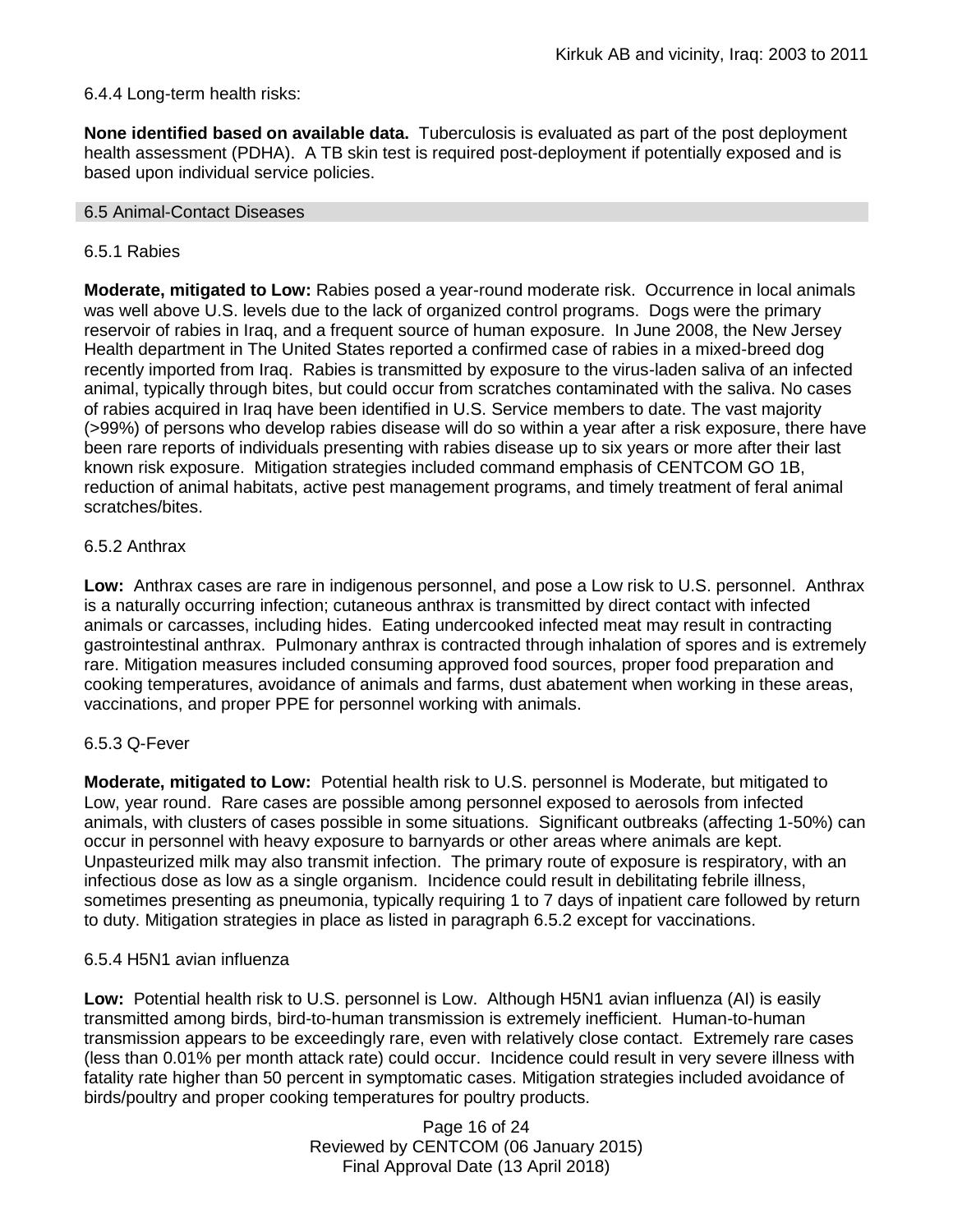6.5.5 Short-term health risks:

**Low:** The short-term unmitigated risk is Moderate for rabies, and Q-fever, to Low for anthrax, and H5N1 avian influenza. Mitigation measures reduced the overall risk to Low.Confidence in risk estimate is high.

6.5.6 Long-term health risks:

**Low:** A Low long term risk exists for rabies because, in rare cases, the incubation period for rabies can be several years.

## **7 Venomous Animals**

All information was taken directly from *Creatures of Kirkuk, An Entomology Guide* as cited in Reference 11. The species listed below were observed at Kirkuk AB and vicinity, and may present a health risk if they are encountered by personnel. See Section 9 for more information about pesticides and pest control measures.

7.1 Spiders

*Sparassidae* and *Lycosidae*: Mild envenoming only, not likely to prove lethal.

7.2 Scorpions

- *Androctonus crassicauda* (black scorpion): Severe envenoming possible and potentially lethal, however most stings cause only severe local pain.
- *Leiurus quinquestriatus*: Severe envenoming possible and potentially lethal, however most stings cause only severe local pain.
- *Scorpio maurus*: Mild envenoming only, not likely to prove lethal.

7.3 Snakes

- *Cerastes gasperettii*: Potentially lethal envenoming, though unlikely.
- *Echis carinatus sochureki*: Moderate to severe, potentially lethal envenoming.
- *Pseudocerastes persicus:* Envenoming causes strong hemorrhagic activity. Lethality of venom is unknown.

 *Macrovipera lebetina* subspecies e*uphratica* and subspecies *obtusa*: Severe envenoming possible, potentially lethal.

 *Walterinnesia aegyptia*: Clinical effects unknown, but potentially lethal envenoming, though unlikely, cannot be excluded.

7.4 Short-term health risk:

**Low:** If encountered, effects of venom vary with species from mild localized swelling (e.g. *S. maurus*) to potentially lethal effects (e.g. *Echis carinatus sochureki*). See effects of venom above. Mitigation

> Page 17 of 24 Reviewed by CENTCOM (06 January 2015) Final Approval Date (13 April 2018)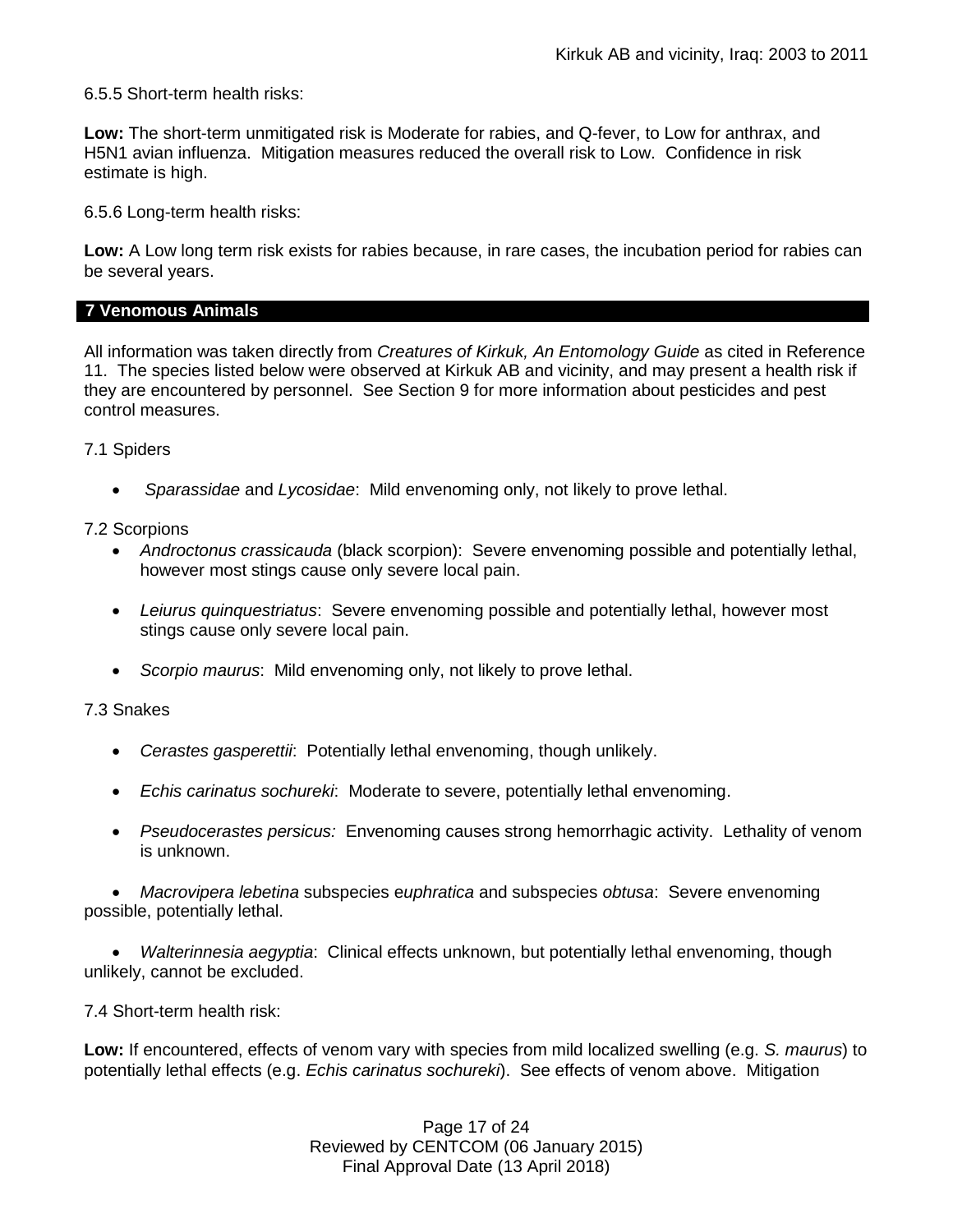strategies included avoiding contact, proper wear of uniform (especially footwear), and timely medical treatment. Confidence in the health risk estimate is low (Reference 8, Table 3-6).

7.5 Long-term health risk:

**None identified.**

## **8 Heat/Cold Stress**

#### 8.1 Heat

Summer season (June - September) monthly mean daily maximum temperatures range from 100 degrees Fahrenheit (°F) to 109 °F with an average temperature of 105 °F based on historical climatological data. The health risk of heat stress/injury based on temperatures alone is Low (< 78 °F) from November – March, Moderate (78-81.9°F) in April, and extremely high (≥ 88°F) from May – October. However, work intensity and clothing/equipment worn pose greater health risk of heat stress/injury than environmental factors alone (Reference 5). Managing risk of hot weather operations included monitoring work/rest periods, proper hydration, and taking individual risk factors (e.g. acclimation, weight, and physical conditioning) into consideration. Risk of heat stress/injury was reduced with preventive measures

8.1.1 Short-term health risk:

**Low to Extremely High, mitigated to Low:** The risk of heat injury was reduced to low through preventive measures such as work/rest cycles, proper hydration and nutrition, and monitoring Wet Bulb Globe Temperature (WBGT). Risk of heat injury in unacclimatized or susceptible populations (older, previous history of heat injury, poor physical condition, underlying medical/health conditions), and those under operational constraints (equipment, PPE, vehicles) is Extremely High from May – October, Moderate in April, and Low from November – March. Confidence in the health risk estimate is low (Reference 8, Table 3-6).

8.1.2 Long-term health risk:

**Low:** The long-term risk is Low. However, the risk may be greater for certain susceptible persons– those older (i.e., greater than 45 years), in lesser physical shape, or with underlying medical/health conditions. Long-term health implications from heat injuries are rare but may occur, especially from more serious injuries such as heat stroke. It is possible that high heat in conjunction with various chemical exposures may increase long-term health risks, though specific scientific evidence is not conclusive. Confidence in these risk estimates is medium (Reference 8, Table 3-6).

#### 8.2 Cold

## 8.2.1 Short-term health risks:

Winter season (December - March) mean daily minimum temperatures range from 39 °F to 46 °F with an average temperature of 42 °F based on historical climatological data. Because even on warm days a significant drop in temperature after sunset by as much as 40 °F can occur, there is a risk of cold stress/injury. The risk assessment for Non-Freezing Cold Injuries (NFCI), such as chilblain, trench foot, and hypothermia, is Low based on historical temperature and precipitation data. Frostbite is unlikely to occur because temperatures rarely drop below freezing. However, personnel may encounter significantly lower temperatures during field operations at higher altitudes. As with heat stress/injuries,

> Page 18 of 24 Reviewed by CENTCOM (06 January 2015) Final Approval Date (13 April 2018)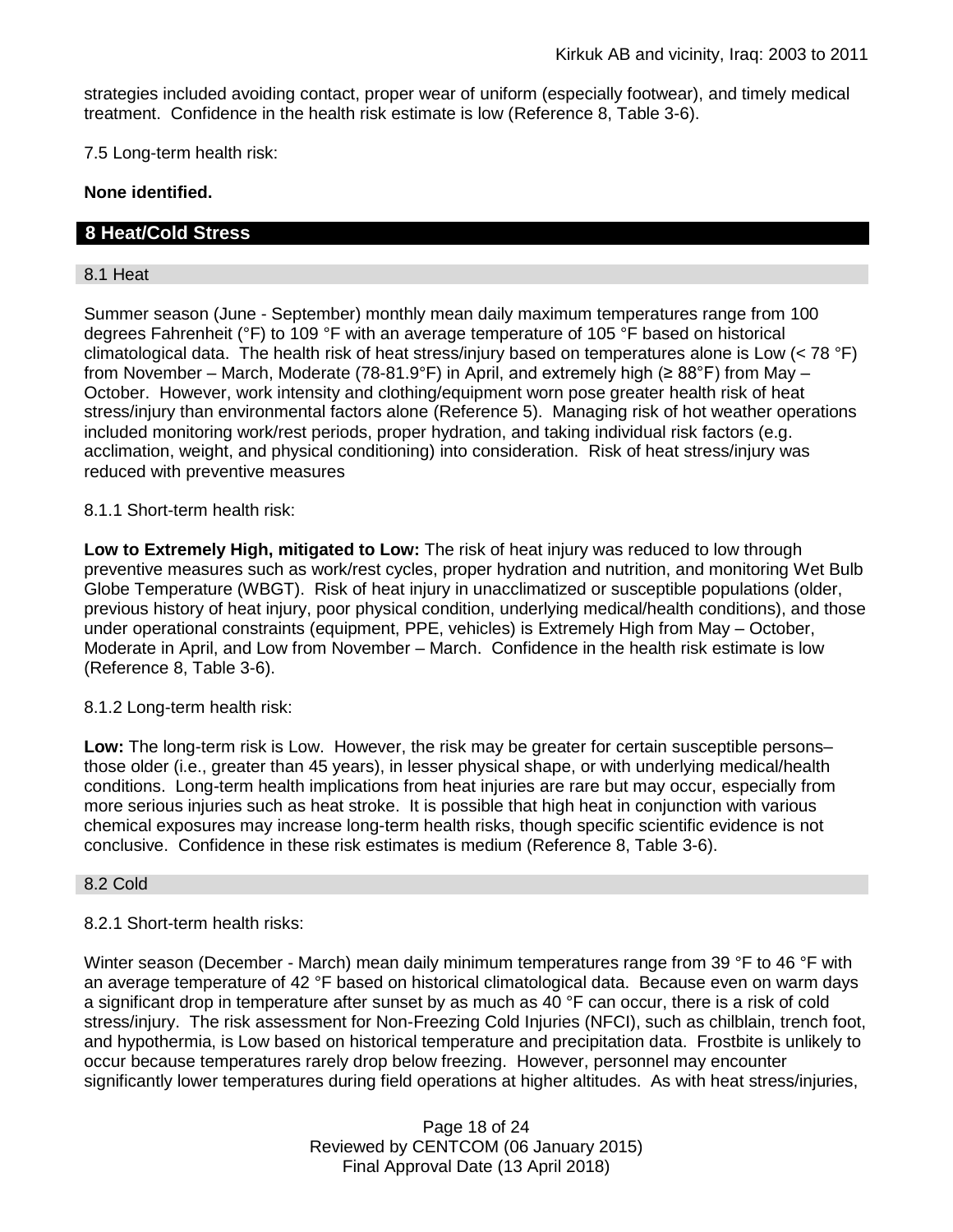cold stress/injuries are largely dependent on operational and individual factors instead of environmental factors alone.

**Low:** The health risk of cold injury is Low. Confidence in the health risk estimate is medium.

8.2.2 Long-term health risk:

**Low:** The health risk of cold injury is Low. Confidence in the health risk estimate is high

## **9 Noise**

#### 9.1 Continuous

Noise hazards at K-1 Airbase were marked with signage, baffling devices were used at noise sources, and hearing protection was used (Reference 13). Noise hazards at Dibbis Dam were marked with signage and hearing protection was used (References 14 and 15). Noise hazards at Kirkuk AB were marked with signage and hearing protection was used (Reference 16).

9.1.1 Short and long-term health risks:

### **Insufficient data was available to characterize risk from continuous noise.**

#### 9.2 Impulse

No specific hazard sources were documented in the DOEHRS or MESL from the 22 May 2003 through 10 October 2011 timeframe.

9.2.1 Short-term and Long-term health risks:

## **Not evaluated**.

## **10 Unique Incidents/Concerns**

#### 10.1 Potential environmental contamination sources

DoD personnel are exposed to various chemical, physical, ergonomic, and biological hazards in the course of performing their mission. These types of hazards depend on the mission of the unit and the operations and tasks which the personnel are required to perform to complete their mission. The health risk associated with these hazards depends on a number of elements including what materials are used, how long the exposure last, what is done to the material, the environment where the task or operation is performed, and what controls are used. The hazards can include exposures to heavy metal particulates (e.g., lead, cadmium, manganese, chromium, and iron oxide), solvents, fuels, oils, and gases (e.g., carbon monoxide, carbon dioxide, oxides of nitrogen, and oxides of sulfur). Most of these exposures occur when performing maintenance task such as painting, grinding, welding, engine repair, or movement through contaminated areas. Exposures to these occupational hazards can occur through inhalation (air), skin contact, or ingestion; however exposures through air are generally associated with the highest health risk.

#### 10.2 Waste Sites/Waste Disposal

Solid wastes from K-1 Airbase were hauled off site (Reference 13). Solid wastes from Dibbis Dam were hauled off site and burned as needed (Reference 14). Solid wastes from Kirkuk AB were hauled

> Page 19 of 24 Reviewed by CENTCOM (06 January 2015) Final Approval Date (13 April 2018)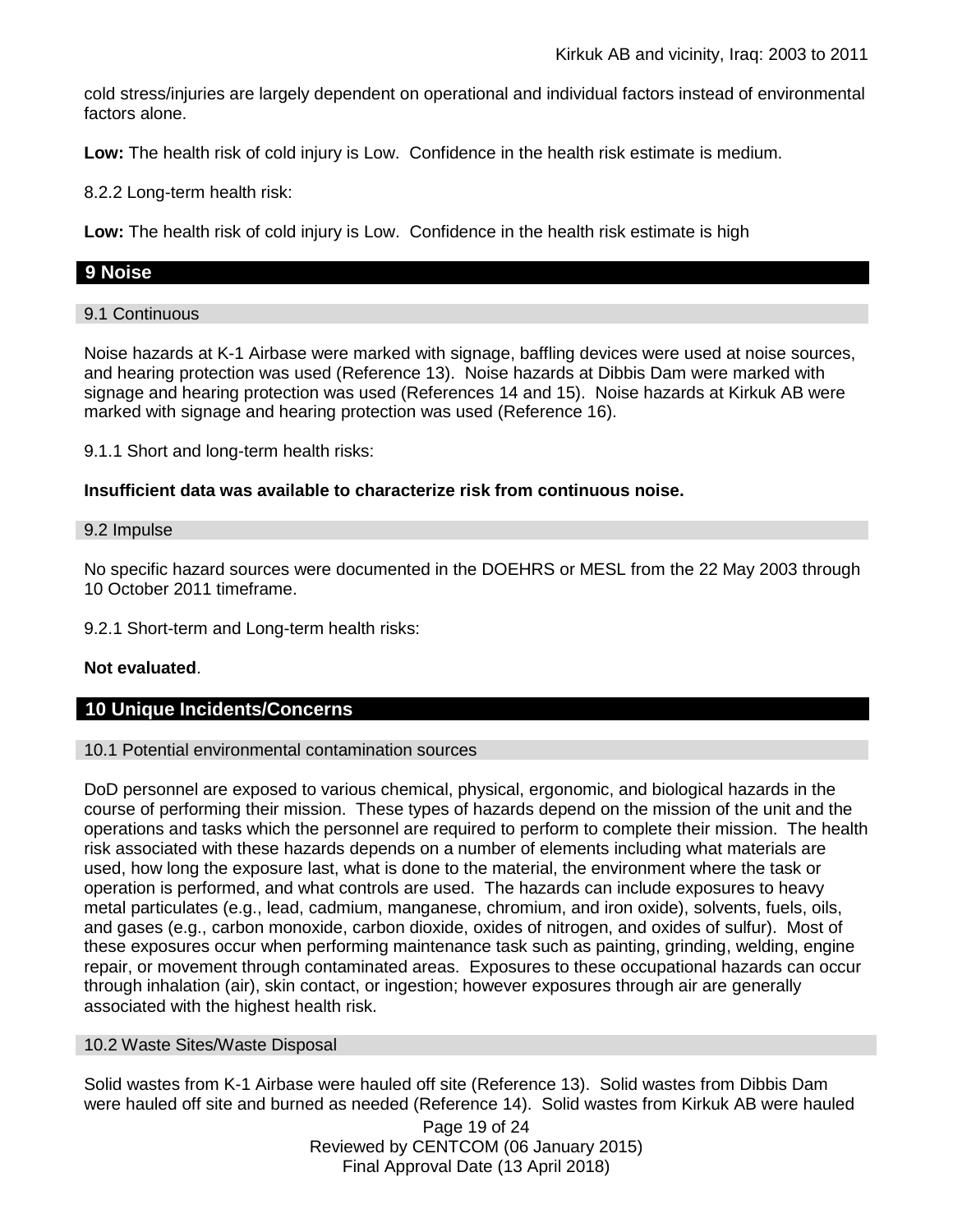to FOB Warrior for disposal (Reference 16) or burned in an open burn pit (Reference 11). Medical waste from Kirkuk AB was hauled off site by a local national contractor for incineration at an off-site hospital (Reference 11). Wastewater at Kirkuk AB was piped and trucked to an on-site sludge treatment plant (Reference 11).

#### **Insufficient data was available to characterize risk from exposure to waste.**

#### 10.3 Fuel/petroleum products/industrial chemical spills

No specific hazard sources were documented in the DOEHRS or MESL from the 22 May 2003 through 10 October 2011 timeframe.

#### 10.4 Pesticides/Pest Control:

The health risk of exposure to pesticide residues is considered within the framework of typical residential exposure scenarios, based on the types of equipment, techniques, and pesticide products that have been employed, such as enclosed bait stations for rodenticides, various handheld equipment for spot treatments of insecticides and herbicides, and a number of ready-to-use (RTU) methods such as aerosol cans and baits. The control of rodents required the majority of pest management inputs, with the acutely toxic rodenticides staged as solid formulation lethal baits placed in tamper-resistant bait stations indoors and outdoors throughout cantonment areas. Nuisance insects, including biting and stinging insects such as bees, wasps, and ants, also required significant pest management inputs. Use of pesticides targeting against these pests generally involved selection of compounds with low mammalian toxicity and short-term residual using pinpoint rather than broadcast application techniques. No specific hazard sources were documented in DOEHRS or MESL. For each pesticide product applied during this period, the EPA approved label has been archived, providing a framework how each pesticide handled and applied (see below).

#### 10.4.1 Rodenticides

Brodifacoum, bromadiolone, polybutylenes, and polyisobutylenes were used to control rodents.

#### 10.4.2 Insecticides

Insecticides used to control ants, bees, cockroaches, crickets, flies, gnats, millipedes, mosquitoes, sand flies, scorpions, silverfish, spiders, and wasps included: (S)-methoprene, *Bacillus thuringiensis* subspecies *israelensis*, bromadiolone, cypermethrin, d-trans allethrin, fipronil, hydramethylnon, lambdacyhalothrin, methomyl, nithiazine, phenothrin, piperonyl butoxide, polybutylenes, polyisobutylenes, pyrethrins, resmerithrin, ß-cyfluthrin, and Z-9 tricosene.

#### 10.4.3 Herbicides

Glyphosate was used to control weeds.

## 10.4.4 Snakes

Naphthalene, sulfur, and bromadiolone were used to control snakes.

10.4.5 Short-term and Long-term health risks

#### **Insufficient data were available to characterize risk from exposure to pesticides.**

Page 20 of 24 Reviewed by CENTCOM (06 January 2015) Final Approval Date (13 April 2018)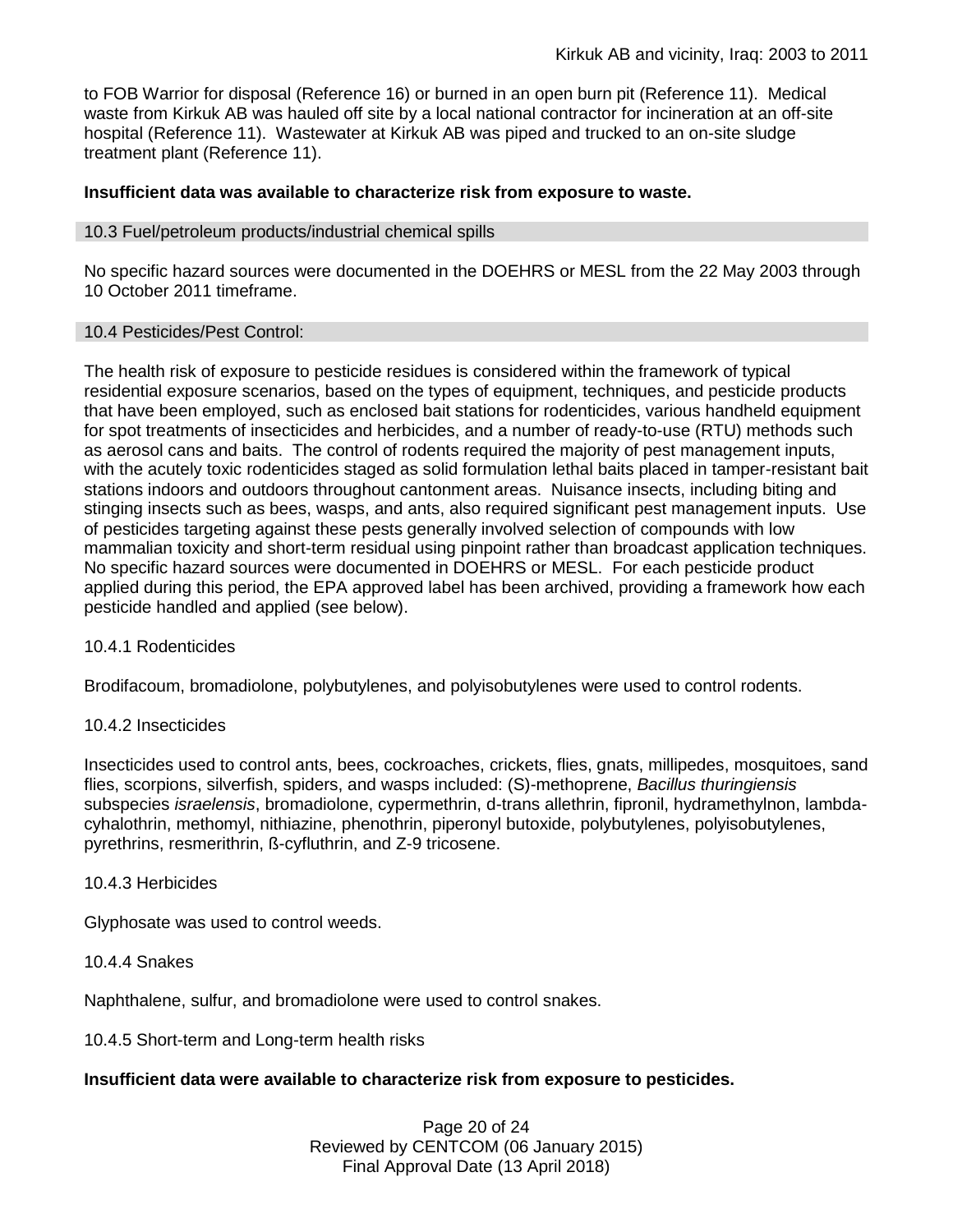### 10.5 Asbestos

Host nation facilities at Kirkuk AB were believed to contain asbestos containing material. Military personnel were not engaged in activities that resulted in destruction of asbestos containing material so exposure is unlikely (Reference 11).

#### 10.6 Lead Based Paint

Host nation facilities at Kirkuk AB were believed to contain lead based paint. Military personnel were not engaged in activities that resulted in destruction of lead based paint materials so exposure is unlikely (Reference 11).

#### 10.7 Burn Pit

While not specific to Kirkuk AB and vicinity, the consolidated epidemiological and environmental sampling and studies on burn pits that have been conducted as of the date of this publication have been unable to determine whether an association does or does not exist between exposures to emissions from the burn pits and long-term health effects (Reference 6). The committee's review of the literature and the data suggests that service in Iraq or Afghanistan (i.e., a broader consideration of air pollution than exposure only to burn pit emissions) may be associated with long-term health effects, particularly in susceptible (e.g., those who have asthma) or highly exposed subpopulations, such as those who worked at the burn pit. Such health effects would be due mainly to high ambient concentrations of PM from both natural and anthropogenic sources, including military sources. If that broader exposure to air pollution turns out to be relevant, potentially related health effects of concern are respiratory and cardiovascular effects and cancer. Susceptibility to the PM health effects could be exacerbated by other exposures, such as stress, smoking, local climatic conditions, and co-exposures to other chemicals that affect the same biologic or chemical processes. Individually, the chemicals measured at burn pit sites in the study were generally below concentrations of health concern for general populations in the United States. However, the possibility of exposure to mixtures of the chemicals raises the potential for health outcomes associated with cumulative exposure to combinations of the constituents of burn pit emissions and emissions from other sources.

10.7.1 PM2.5

10.7.1.1 Exposure Guidelines:

Short Term (24-hour)  $PM<sub>2.5</sub>$  ( $\mu$ g/m<sup>3</sup>):

- 
- Marginal MEG =  $250$   $\bullet$  Marginal MEG =  $65$ .
- $\bullet$  Critical MEG = 500

10.7.1.2 Sample data/Notes:

): Long-term (1year)  $PM_{2.5}$  MEGs ( $\mu$ g/m<sup>3</sup>):

- Negligible MEG = 65 Negligible MEG = 15
	-

A total of three valid PM2.5 air samples were collected near burn pits or incinerators at Kirkuk AB and vicinity in 2008. The range of 24-hour  $PM_{2.5}$  concentrations was 109  $\mu$ g/m<sup>3</sup> – 226  $\mu$ g/m<sup>3</sup> with an average concentration of 168  $\mu$ g/m<sup>3</sup>.

10.7.1.3 Short-term and long-term health risks:

Insufficient data was available to characterize risk from  $PM_{2.5}$ . Daily average health risk levels for  $PM_{2.5}$ showed low health risk for these three samples. Confidence in the short-term PM<sub>2.5</sub> health risk assessment was low (Reference 9, Table 3-6).

Page 21 of 24 Reviewed by CENTCOM (06 January 2015) Final Approval Date (13 April 2018)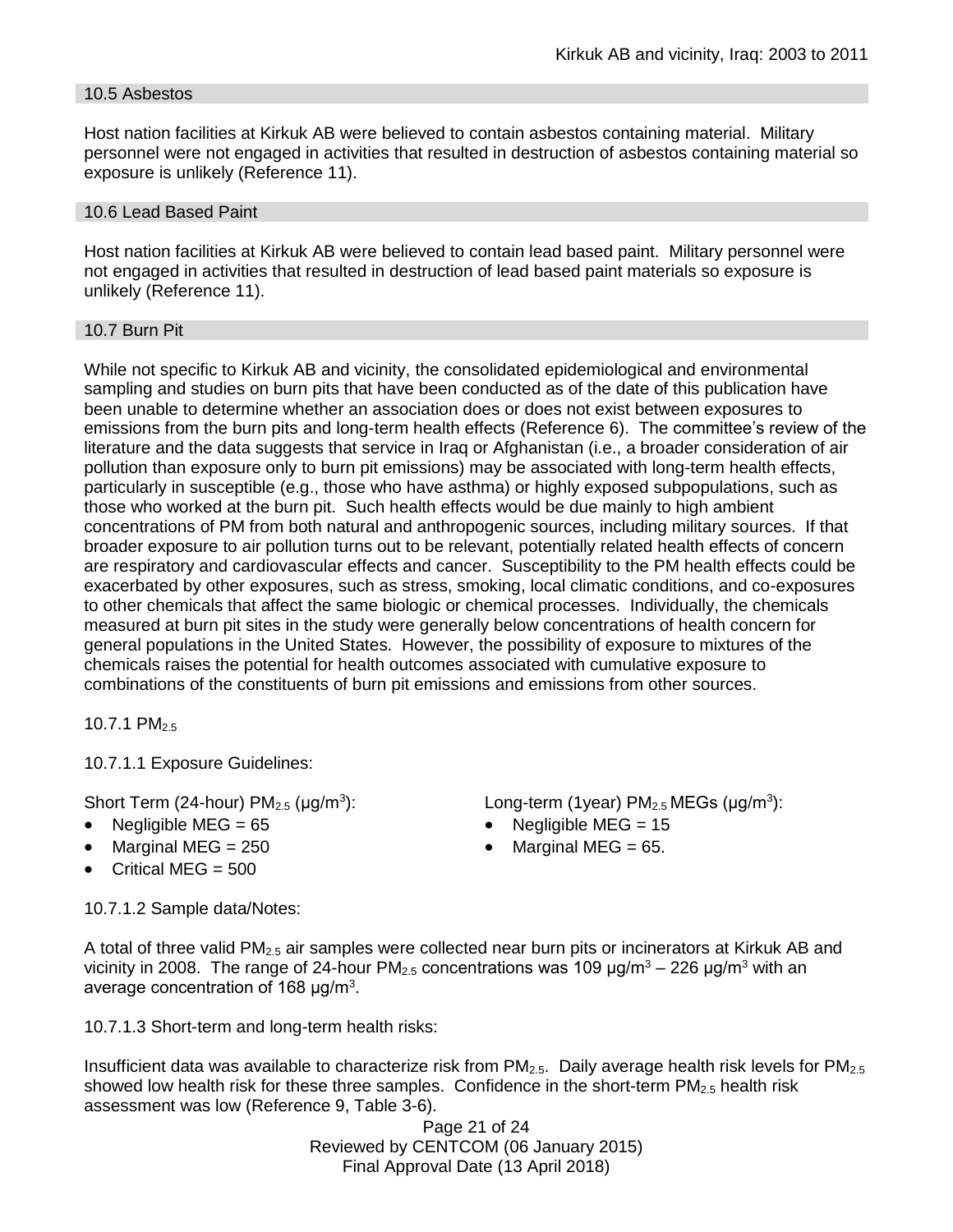#### 10.7.2 Airborne Metals

#### 10.7.2.1 Sample data/Notes:

A total of three valid  $PM_{2.5}$  airborne metal samples were collected near burn pits or incinerators at Kirkuk AB and vicinity in 2008. Airborne metals in  $PM_{2.5}$  were not detected in levels above the shortterm or long-term MEGs.

10.7.2.2 Short-term and long-term health risks:

#### **Insufficient data were available to characterize risk from PM2.5. metals.**

### 10.7.3 VOCs and SVOCs

10.7.3.1 Sample data/Notes:

A total of eight valid VOC and SVOC air samples were collected near burn pits or incinerators at Kirkuk AB and vicinity in 2008. VOCs and SVOCs were not detected in levels above the short-term or longterm MEGs.

10.7.3.2 Short-term and long-term health risks:

### **None identified based on the available sampling data.**

#### 10.7.4 Soil Samples

### 10.7.4.1 Sample data/Notes:

A total of five soil samples were collected near burn pits or incinerators at Kirkuk AB and vicinity from 23 June 2003 to 28 September 2010. No chemicals were detected in levels above the short-term or long-term MEGs.

10.7.4.2 Short and long-term health risks:

**None identified based on the available sampling data.** No chemicals were detected in levels above the short-term or long-term MEGs.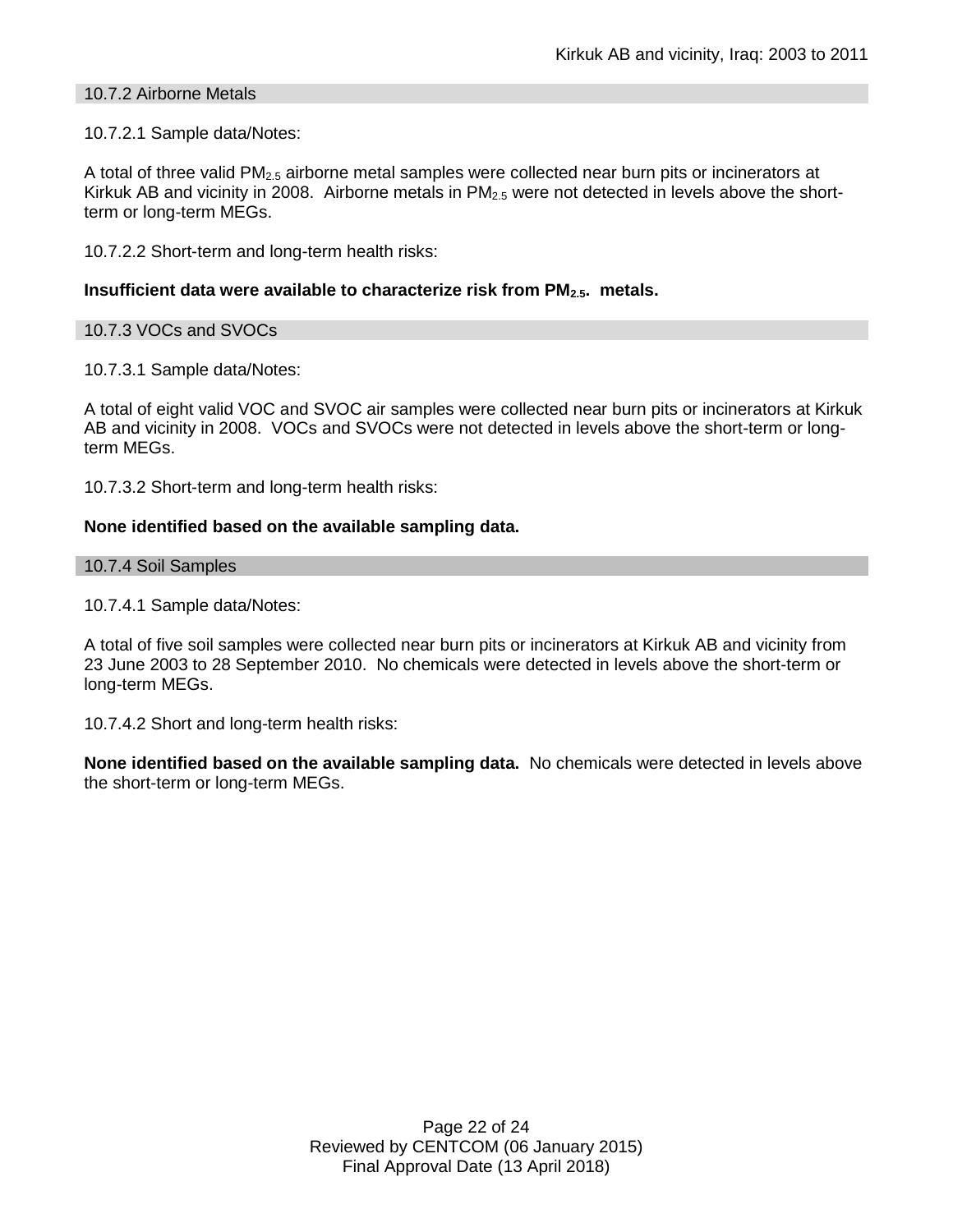#### **11 References<sup>1</sup>**

 $\overline{a}$ 

- 1. Casarett and Doull's Toxicology: the Basic Science of Poisons, Chapter 2- Principles of Toxicology; Fifth Edition, McGraw Hill, New York.
- 2. Defense Occupational and Environmental Health Readiness System (referred to as the DOEHRS-EH Module) at https://doehrs-ih.csd.disa.mil/Doehrs/. Department of Defense (DoD) Instruction 6490.03, *Deployment Health*, 2006.
- 3. DoDI 6055.05, Occupational and Environmental Health, 2008.
- 4. DoD MESL Data Portal: https://mesl.apgea.army.mil/mesl/.Some of the data and reports used may be classified or otherwise have some restricted distribution.
- 5. Goldman RF 2001. Introduction to heat-related problems in military operations. *In*: Textbook of military medicine: medical aspects of harsh environments Vol. 1, Pandolf KB, and Burr RE (Eds.), Office of the Surgeon General, Department of the Army, Washington DC.
- 6. IOM (Institute of Medicine) 2011*.* Long-term health consequences of exposure to burn pits in Iraq and Afghanistan*.* Washington, DC: The National Academies Press.
- 7. Joint Staff Memorandum (MCM) 0017-12, Procedures for Deployment Health Surveillance, 2012.
- 8. USAPHC. TG230, June 2013 Revision.
- 9. USACHPPM. Particulate Matter Factsheet; 64-009-0708, 2008.
- 10. Modification 12 to United States Central Command Individual Protection and Individual Unit Deployment Policy, 02 December 2013.
- 11. Air Force Institute for Operational Health, Deployed Environmental Surveillance Branch. Environmental Health Site Assessment Kirkuk Air Base, Iraq. April 2006.
- 12. Department of the Air Force, 506<sup>th</sup> Air Expeditionary Group. Continuity Document for Radiofrequency Radiation. Kirkuk Air Base, Iraq. 16 April 2005.

Page 23 of 24 Reviewed by CENTCOM (06 January 2015) Final Approval Date (13 April 2018)

 $1$  NOTE. The data are currently assessed using the 2013 TG230. The general method involves an initial review of the data which eliminates all chemical substances not detected above 1-yr negligible MEGs. Those substances screened out are not considered acute or chronic health hazards so are not assessed further. For remaining substances, acute and chronic health effects are evaluated separately for air water (soil is only evaluated for long term risk). This is performed by deriving separate short-term and long term population exposure level and estimates (referred to as population exposure point concentrations (PEPC)) that are compared to MEGs derived for similar exposure durations. If less than or equal to negligible MEG the risk is Low. If levels are higher than negligible then there is a chemical-specific toxicity and exposure evaluation by appropriate SMEs, which includes comparison to any available marginal, critical or catastrophic MEGs. For drinking water 5 L/day MEGs are used for the screening while site specific 5-15 L/day are used for more detailed assessment. For nondrinking water (such as that used for personal hygiene or cooking) the 'consumption rate' is limited to 2 L/day (similar to the EPA) which is derived by multiplying the 5 L/day MEG by a factor of 2.5. This value is used to conservatively assess non drinking uses of water.